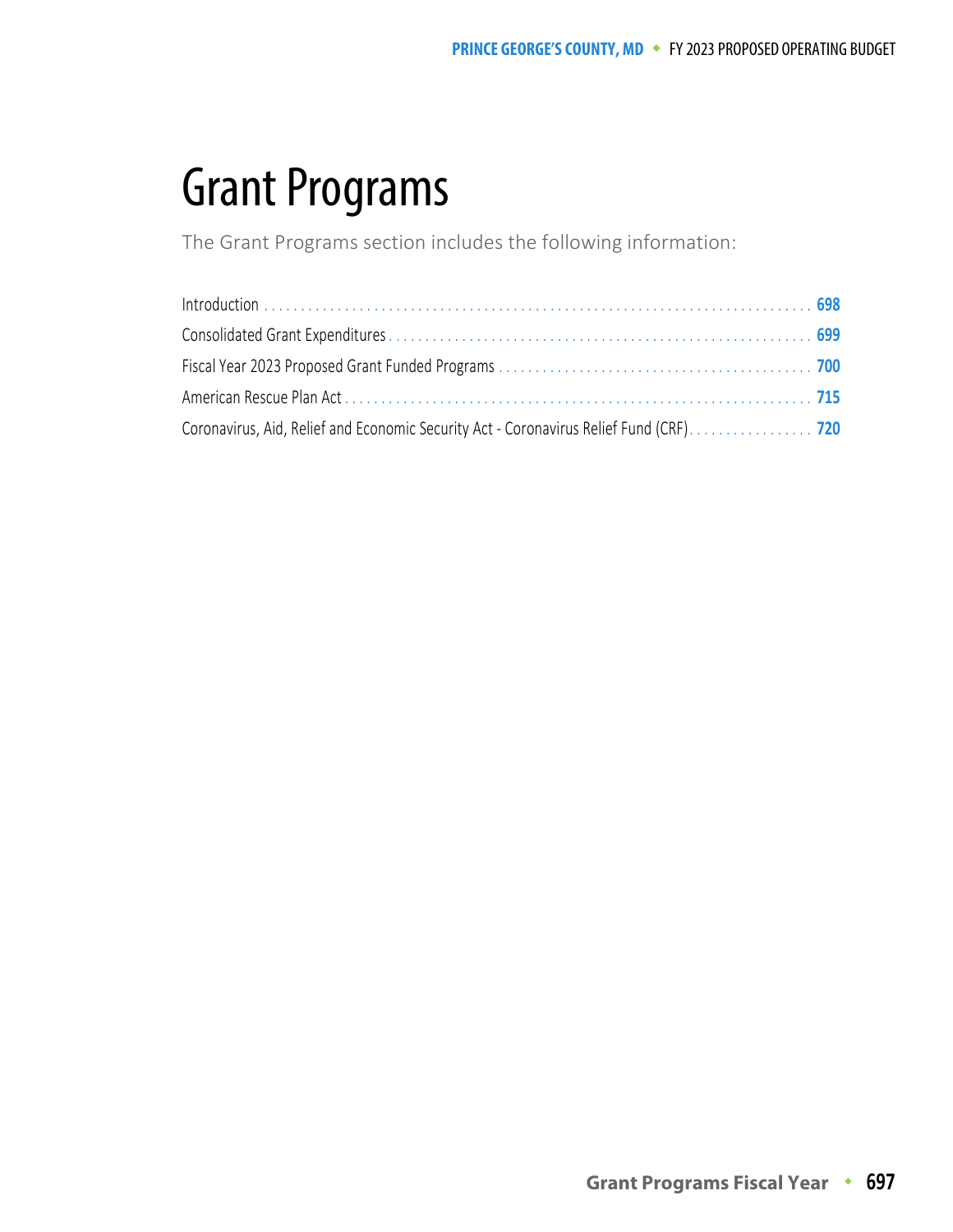#### <span id="page-1-0"></span>**INTRODUCTION**

This section of the budget document summarizes the County's proposed appropriation authority for grant programs for FY 2023. The appropriation authority provided in this section represents each agency's grant renewal and development plans for the upcoming fiscal year. Many of these grants support the agency's core responsibilities and are representative of agency efforts to provide expanded and/or increased services to Prince George's County citizens and residents. Total program spending reflects the anticipated expenditure level and programmatic operations of the agency.

In FY 2023, the anticipated grant awards total \$229.6 million, and are largely attributable to funding requests to federal and State grantors.

Human service agencies continue to administer the majority of the grants awarded to the County. County cash resources supplementing outside grant sources total \$3.5 million. These funds are included in the administering agency's General Fund appropriation and are required as a condition of award acceptance. The FY 2023 total program spending level of \$233.1 million reflects all sources (e.g., federal, State or foundation dollars, and the County cash match). In-kind contributions are not included in the total program spending.

The following pages reflect the consolidated summary of County anticipated grant awards and associated cash match obligations for FY 2023. Moreover, a detailed listing is included of the various fund sources and total projected grant spending for each program.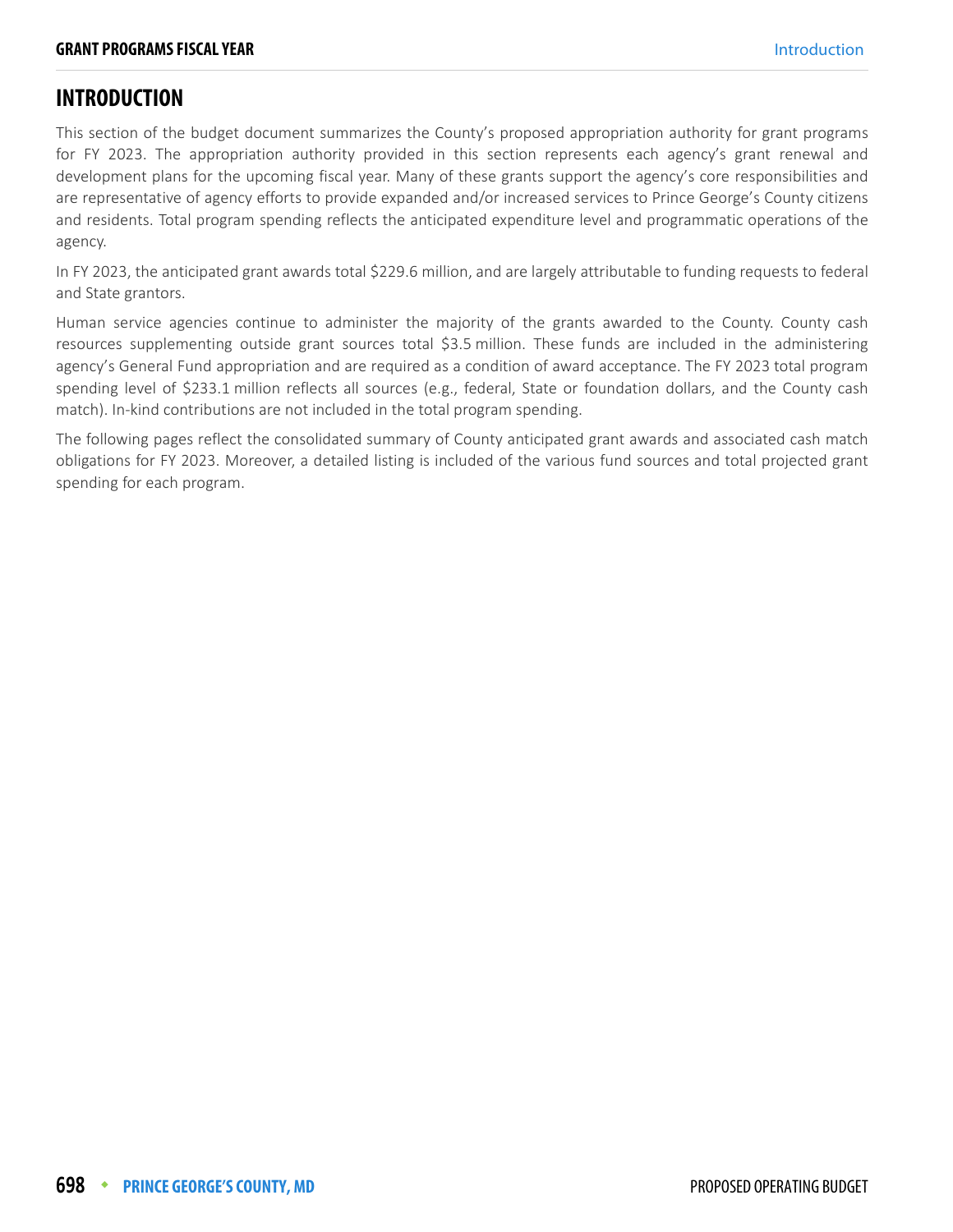<span id="page-2-0"></span>

| <b>PROGRAM NAME</b>                                           | <b>FY 2021</b><br><b>ACTUAL</b> | <b>FY 2022</b><br><b>BUDGET</b> | <b>FY 2022</b><br><b>ESTIMATED</b> | <b>FY 2023</b><br><b>PROPOSED</b> | <b>\$ CHANGE</b><br><b>FY22-FY23</b> | % CHANGE<br><b>FY22-FY23</b> |
|---------------------------------------------------------------|---------------------------------|---------------------------------|------------------------------------|-----------------------------------|--------------------------------------|------------------------------|
| <b>GENERAL GOVERNMENT</b>                                     |                                 |                                 |                                    |                                   |                                      |                              |
| OFFICE OF HUMAN RIGHTS TOTAL                                  | $\frac{1}{2}$ -                 | \$60,000                        | \$60,000                           | \$60,000                          | $\mathsf{\$}$ -                      | 0.0%                         |
| <b>BOARD OF ELECTIONS TOTAL</b>                               | \$1,325,384                     | \$ -                            | \$ -                               | \$ -                              | $\$ -                                | 0.0%                         |
| OFFICE OF CENTRAL SERVICES TOTAL                              | \$2,942,812                     | $\$ -                           | \$4,846,700                        | \$-                               | $\frac{1}{2}$ -                      | 0.0%                         |
| <b>COURTS</b>                                                 |                                 |                                 |                                    |                                   |                                      |                              |
| <b>CIRCUIT COURT TOTAL</b>                                    | \$3,236,983                     | \$4,348,400                     | \$4,884,500                        | \$5,448,200                       | \$1,099,800                          | 25.3%                        |
| <b>PUBLIC SAFETY</b>                                          |                                 |                                 |                                    |                                   |                                      |                              |
| OFFICE OF THE STATE'S ATTORNEY TOTAL                          | \$2,104,577                     | \$2,720,800                     | \$2,890,900                        | \$2,487,300                       | \$ (233,500)                         | $-8.6%$                      |
| POLICE DEPARTMENT TOTAL                                       | \$4,577,542                     | \$5,545,000                     | \$5,788,000                        | \$5,618,100                       | \$73,100                             | 1.3%                         |
| <b>FIRE/EMS DEPARTMENT TOTAL</b>                              | \$5,019,610                     | \$10,510,000                    | \$6,824,500                        | \$10,265,300                      | \$ (244,700)                         | $-2.3%$                      |
| OFFICE OF THE SHERIFF TOTAL                                   | \$1,681,789                     | \$3,044,200                     | \$2,910,800                        | \$2,824,700                       | \$ (219,500)                         | $-7.2%$                      |
| DEPARTMENT OF CORRECTIONS TOTAL                               | \$589,072                       | \$958,600                       | \$647,900                          | \$200,000                         | \$ (758,600)                         | $-79.1%$                     |
| OFFICE OF HOMELAND SECURITY TOTAL                             | \$2,171,035                     | \$2,617,200                     | \$2,050,600                        | \$2,110,800                       | \$ (506, 400)                        | $-19.3%$                     |
| <b>ENVIRONMENT</b>                                            |                                 |                                 |                                    |                                   |                                      |                              |
| DEPARTMENT OF THE ENVIRONMENT<br>TOTAL                        | \$4,127,132                     | \$844,300                       | \$844,300                          | \$61,200                          | \$ (783, 100)                        | $-92.8%$                     |
| <b>HUMAN SERVICE</b>                                          |                                 |                                 |                                    |                                   |                                      |                              |
| DEPARTMENT OF FAMILY SERVICES TOTAL                           | \$9,282,714                     | \$11,255,100                    | \$11,193,800                       | \$11,834,300                      | \$579,200                            | 5.1%                         |
| <b>HEALTH DEPARTMENT TOTAL</b>                                | \$43,928,241                    | \$59,172,500                    | \$68,882,600                       | \$55,396,800                      | $$$ (3,775,700)                      | $-6.4%$                      |
| DEPARTMENT OF SOCIAL SERVICES TOTAL                           | \$12,923,567                    | \$17,729,700                    | \$14,550,600                       | \$20,323,400                      | \$2,593,700                          | 14.6%                        |
| <b>INFRASTRUCTURE AND DEVELOPMENT</b>                         |                                 |                                 |                                    |                                   |                                      |                              |
| <b>DEPARTMENT OF PUBLIC WORKS &amp;</b>                       |                                 |                                 |                                    |                                   |                                      |                              |
| <b>TRANSPORTATION TOTAL</b>                                   | \$11,659,820                    | \$4,541,500                     | \$7,776,900                        | \$1,119,400                       | \$ (3,422,100)                       | $-75.4%$                     |
| DEPARTMENT OF HOUSING & COMMUNITY<br><b>DEVELOPMENT TOTAL</b> | \$123,032,220                   | \$103,815,400                   |                                    | \$238,946,400 \$106,334,000       | \$2,518,600                          | 2.4%                         |
| <b>NON-DEPARTMENTAL</b>                                       |                                 |                                 |                                    |                                   |                                      |                              |
| NON-DEPARTMENTAL TOTAL                                        | \$155,409,962                   | \$9,000,000                     | \$57,665,900                       | \$9,000,000                       | \$ -                                 | 0.0%                         |
| <b>TOTAL GRANTS</b>                                           | \$384,012,508                   | \$236,162,700                   |                                    | \$430,764,400 \$233,083,500       | \$ (3,079,200)                       | $-1.3%$                      |

(1) Department of Housing and Development totals include anticipated grant revenues to be administered by the Housing Authority.

(2) Total Grants reflect sum of County Cash and total txternal federal, State and Other Sources.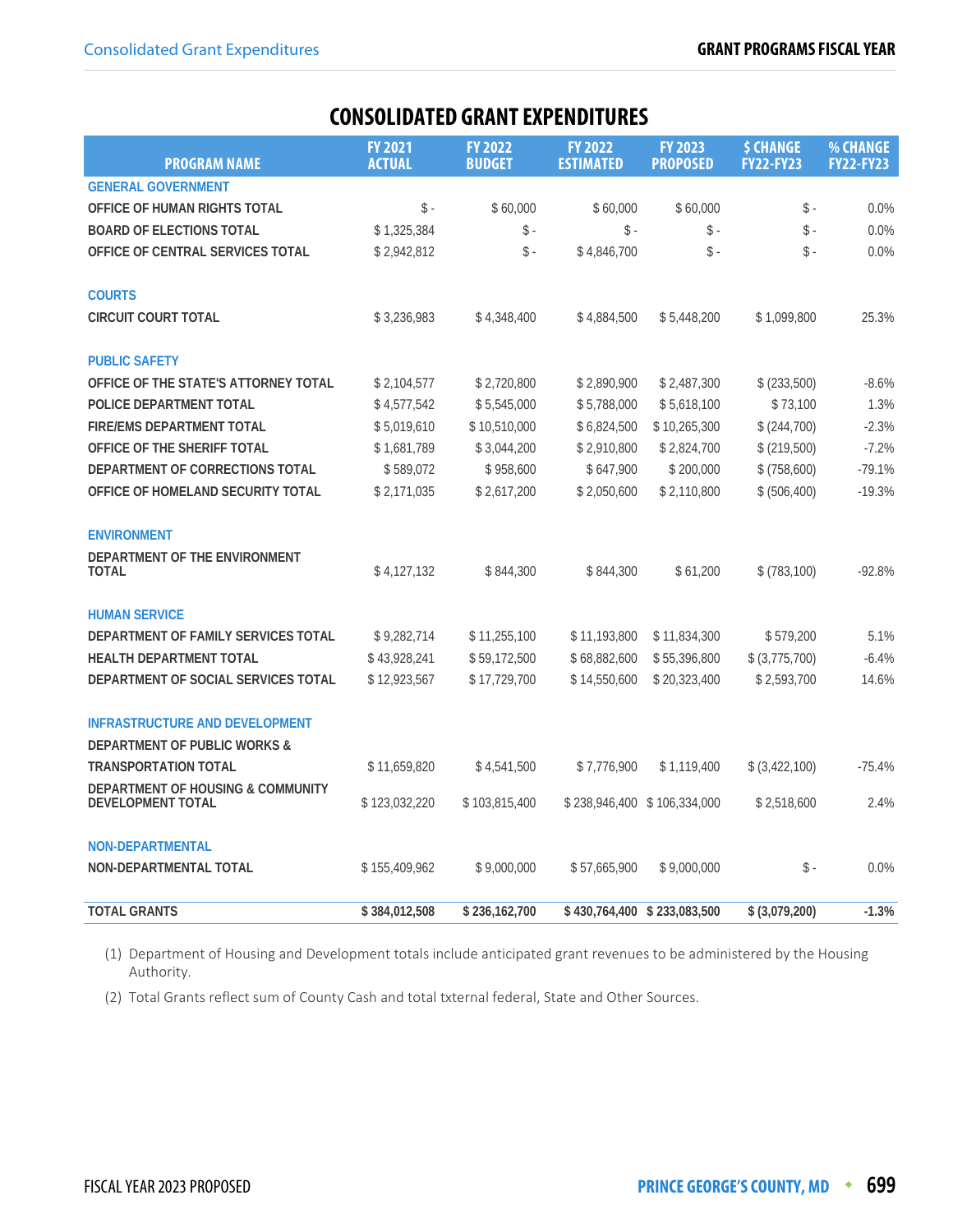<span id="page-3-0"></span>

|                                                                             | <u>FIJLAL ILAN ZVZJ FNVFVJLV UNANI FUNVLV FNVUNAMJ</u> |                               |                             |                             |                                  |                              |                                    |
|-----------------------------------------------------------------------------|--------------------------------------------------------|-------------------------------|-----------------------------|-----------------------------|----------------------------------|------------------------------|------------------------------------|
| <b>PROGRAM NAME</b>                                                         | <b>PROGRAM</b><br><b>DATES</b>                         | <b>FEDERAL</b><br><b>CASH</b> | <b>STATE</b><br><b>CASH</b> | <b>OTHER</b><br><b>CASH</b> | <b>OUTSIDE</b><br><b>SOURCES</b> | <b>COUNTY</b><br><b>CASH</b> | <b>PROGRAM</b><br><b>SPENDING*</b> |
| <b>GENERAL GOVERNMENT</b>                                                   |                                                        |                               |                             |                             |                                  |                              |                                    |
| OFFICE OF HUMAN RIGHTS                                                      |                                                        |                               |                             |                             |                                  |                              |                                    |
| <b>EEOC Worksharing</b><br>Agreement                                        | 10/01/22-09/30/23                                      | \$60,000                      | $\$ -                       | $\frac{1}{2}$ -             | \$60,000                         | $\$ -                        | \$60,000                           |
| OFFICE OF HUMAN RIGHTS FY 2023 Total                                        |                                                        | \$60,000                      | \$-                         | $\mathsf S$ -               | \$60,000                         | \$-                          | \$60,000                           |
| <b>COURTS</b>                                                               |                                                        |                               |                             |                             |                                  |                              |                                    |
|                                                                             |                                                        |                               |                             |                             |                                  |                              |                                    |
| <b>CIRCUIT COURT</b>                                                        |                                                        |                               |                             |                             |                                  |                              |                                    |
| Cooperative Reimbursement<br>Agreement                                      | 10/01/22-09/30/23                                      | $\$ -                         | \$540,100                   | $\$ -                       | \$540,100                        | \$278,200                    | \$818,300                          |
| Economic Justice Initiative                                                 | 07/01/22-06/30/23                                      | $\$ -                         | \$20,000                    | $\$ -                       | \$20,000                         | \$6,700                      | \$26,700                           |
| <b>Family Division Legislative</b><br>Initiative Grant                      | 07/01/22-06/30/23                                      | $\$ -                         | \$2,071,100                 | $\$ -                       | \$2,071,100                      | $\$ -                        | \$2,071,100                        |
| Family Justice Center's<br>"Changing Lives, Restoring<br>Hope"              | 07/01/22-06/30/23                                      | $\mathsf{\$}$ -               | \$491,300                   | $\mathsf S$ -               | \$491,300                        | \$76,000                     | \$567,300                          |
| Maryland Administrative<br>Courts - Security & Goods                        | 07/01/22-06/30/23                                      | $\mathsf{\$}$ -               | \$184,000                   | $\mathsf S$ -               | \$184,000                        | $\$ -                        | \$184,000                          |
| Office of Problem Solving<br>Courts (OPSC)                                  | 10/01/22-09/30/23                                      | $\mathsf{\$}$ -               | \$525,000                   | $\mathsf S$ -               | \$525,000                        | $\$ -                        | \$525,000                          |
| Office of Violence Against<br>Women: Improving Criminal<br>Justice Response | 07/01/22-06/30/23                                      | \$978,400                     | $\mathsf{\$}$ -             | $\mathsf S$ -               | \$978,400                        | $\$ -                        | \$978,400                          |
| Veterans Court Treatment<br>(DOJ)                                           | 10/01/22-09/30/23                                      | \$277,400                     | $\$ -                       | $\$ -                       | \$277,400                        | $\$ -                        | \$277,400                          |
| CIRCUIT COURT FY 2023 Total                                                 |                                                        | \$1,255,800                   | \$3,831,500                 | $\frac{1}{2}$ .             | \$5,087,300                      | \$360,900                    | \$5,448,200                        |
| <b>PUBLIC SAFETY</b>                                                        |                                                        |                               |                             |                             |                                  |                              |                                    |
| OFFICE OF THE STATE'S ATTORNEY                                              |                                                        |                               |                             |                             |                                  |                              |                                    |
| <b>Gun Violence Reduction</b><br>Program (GVRG II)                          | 07/01/22-06/30/23                                      | $\mathsf S$ -                 | \$100,000                   | $\frac{4}{5}$ -             | \$100,000                        | $\$ -                        | \$100,000                          |
| Paralegal Support- Gun<br>Violence Reduction Grant<br>(GVRG)                | 07/01/22-06/30/23                                      | $\$ -                         | \$35,000                    | $\mathsf S$ -               | \$35,000                         | $\$ -                        | \$35,000                           |
| Prince George's Strategic<br>Investigation (PGSI) Unit                      | 07/01/22-06/30/23                                      | \$ -                          | \$1,145,600                 | $\mathsf{\$}$ -             | \$1,145,600                      | $\mathsf{\$}$ -              | \$1,145,600                        |

# EISCAL VEAR 2023 PROPOSED GRANT EIINDED PROGRAMS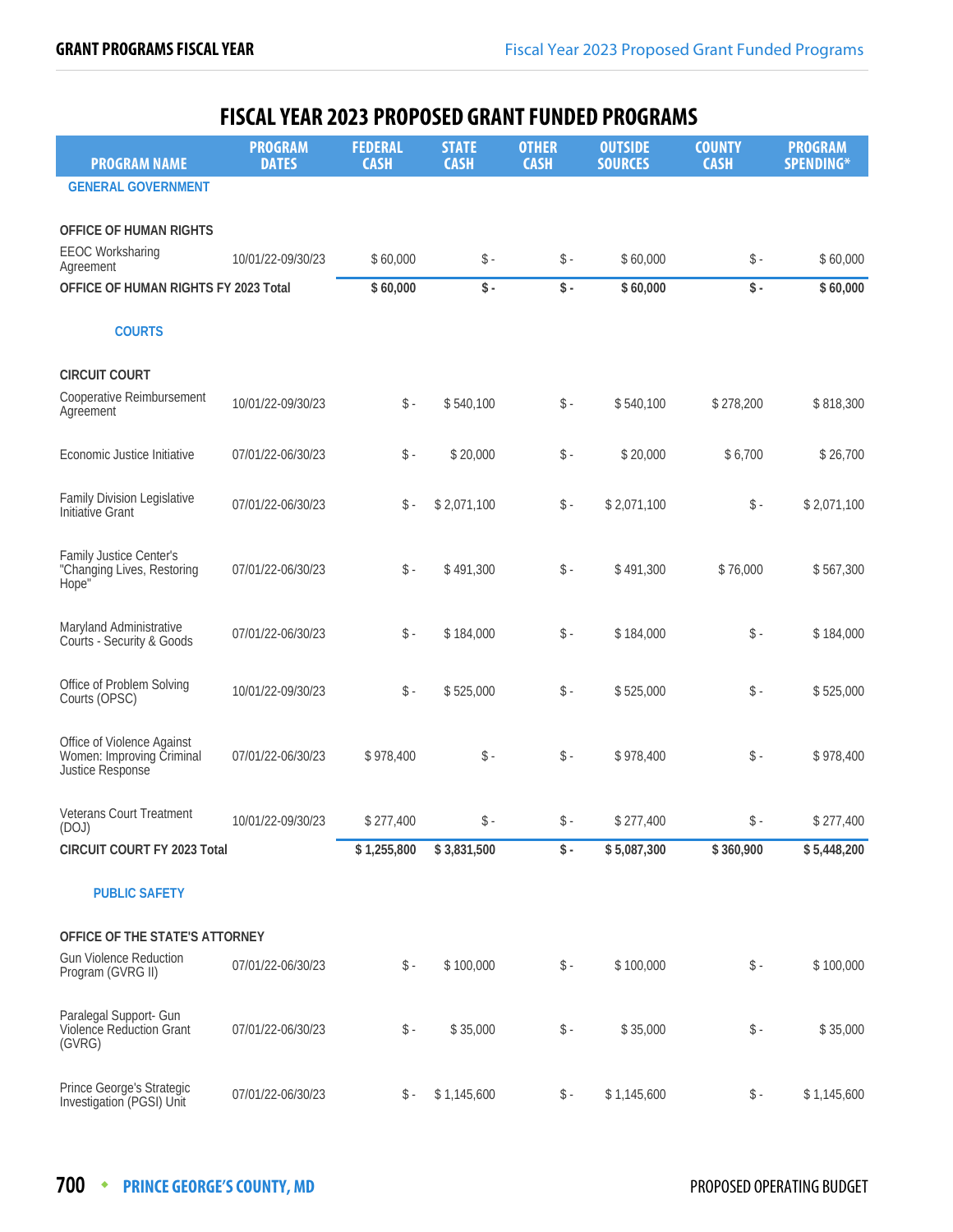| <b>PROGRAM NAME</b>                                                                     | <b>PROGRAM</b><br><b>DATES</b> | <b>FEDERAL</b><br><b>CASH</b> | <b>STATE</b><br><b>CASH</b> | <b>OTHER</b><br><b>CASH</b> | <b>OUTSIDE</b><br><b>SOURCES</b> | <b>COUNTY</b><br><b>CASH</b> | <b>PROGRAM</b><br><b>SPENDING*</b> |
|-----------------------------------------------------------------------------------------|--------------------------------|-------------------------------|-----------------------------|-----------------------------|----------------------------------|------------------------------|------------------------------------|
| <b>Special United States Attorney</b><br>(SAUSA)                                        | 07/01/22-06/30/23              | $\mathsf S$ -                 | \$94,100                    | $\mathsf S$ -               | \$94,100                         | $\$ -                        | \$94,100                           |
| Stop the Violence Against<br>Women (VAWA)                                               | 10/01/22-09/30/23              | $\$ -                         | \$90,000                    | $\mathsf S$ -               | \$90,000                         | \$58,800                     | \$148,800                          |
| Vehicle Theft Prevention<br>Council (VTPC) Program                                      | 07/01/22-06/30/23              | $\$ -                         | \$141,000                   | $\$ -                       | \$141,000                        | $\mathsf{\$}$ .              | \$141,000                          |
| Victim Advocacy                                                                         | 10/01/22-09/30/23              |                               | \$822,800                   |                             | \$822,800                        | $\mathsf S$ -                | \$822,800                          |
| OFFICE OF THE STATE'S ATTORNEY FY 2023<br>Total                                         |                                | $\mathsf S$ -                 | \$2,428,500                 | $\mathsf{\$}$ .             | \$2,428,500                      | \$58,800                     | \$2,487,300                        |
| <b>POLICE DEPARTMENT</b><br><b>Coordinated Localized</b><br>Intelligence Project (CLIP) | 07/01/22-06/30/23              | $\$ -                         | \$507,500                   | \$-                         | \$507,500                        | $\mathsf S$ -                | \$507,500                          |
| <b>Coverdell Forensic Science</b><br>Improvement Grant                                  | 10/01/22-09/30/23              | \$39,500                      | $\$ -                       | $\mathsf{\$}$ .             | \$39,500                         | $\$ -                        | \$39,500                           |
| <b>Crime Prevention (Community</b><br>Policing)                                         | 07/01/22-06/30/23              | $\$ -                         | \$85,000                    | $\mathsf S$ -               | \$85,000                         | $\$ -                        | \$85,000                           |
| Internet Crimes Against<br>Children (ICAC)                                              | 07/01/22-06/30/23              | $\$ -                         | \$166,600                   | $\mathsf S$ -               | \$166,600                        | $\$ -                        | \$166,600                          |
| Maryland Highway Safety<br>Office Pedestrian Safety                                     | 07/01/22-06/30/23              | $\$ -                         | \$20,000                    | $\mathsf{\$}$ -             | \$20,000                         | $\$ -                        | \$20,000                           |
| NIJ Forensic Casework DNA<br><b>Backlog Reduction</b>                                   | 10/01/22-09/30/23              | \$216,900                     | $\$ -                       | $\mathsf S$ -               | \$216,900                        | $\$ -                        | \$216,900                          |
| Police Retention and<br>Recruitment                                                     | 07/01/22-06/30/23              | $\mathsf S$ -                 | \$126,000                   | $\$ -                       | \$126,000                        | $\$ -                        | \$126,000                          |
| Sexual Assault Kits                                                                     | 10/01/22-09/30/23              | \$196,400                     | $\$ -                       | $\mathsf S$ -               | \$196,400                        | $\$ -                        | \$196,400                          |
| <b>SOCEM</b> Initiative                                                                 | 07/01/22-06/30/23              | $\$ -                         | \$99,800                    | $\$ -                       | \$99,800                         | $\mathsf S$ -                | \$99,800                           |
| <b>Traffic Safety Program</b>                                                           | 10/01/22-09/30/23              | $\$ -                         | \$185,000                   | \$-                         | \$185,000                        | $\mathsf{\$}$ .              | \$185,000                          |
| Urban Areas Security Initiative-<br><b>Tactical Equipment</b>                           | 09/30/22-05/31/23              | \$400,000                     | $\$ -                       | $\mathsf S$ -               | \$400,000                        | $\mathsf S$ -                | \$400,000                          |
| <b>USDHS-FEMA Port Security</b><br>Grant Program                                        | 09/30/22-05/31/23              | \$85,000                      | $\$ -                       | $\mathsf{\$}$ .             | \$85,000                         | $\mathsf{\$}$ .              | \$85,000                           |
| Vehicle Theft Prevention<br>(VTPC)                                                      | 07/01/22-06/30/23              | $\frac{1}{2}$ -               | \$400,000                   | $\mathsf S$ -               | \$400,000                        | $\mathsf{\$}$ .              | \$400,000                          |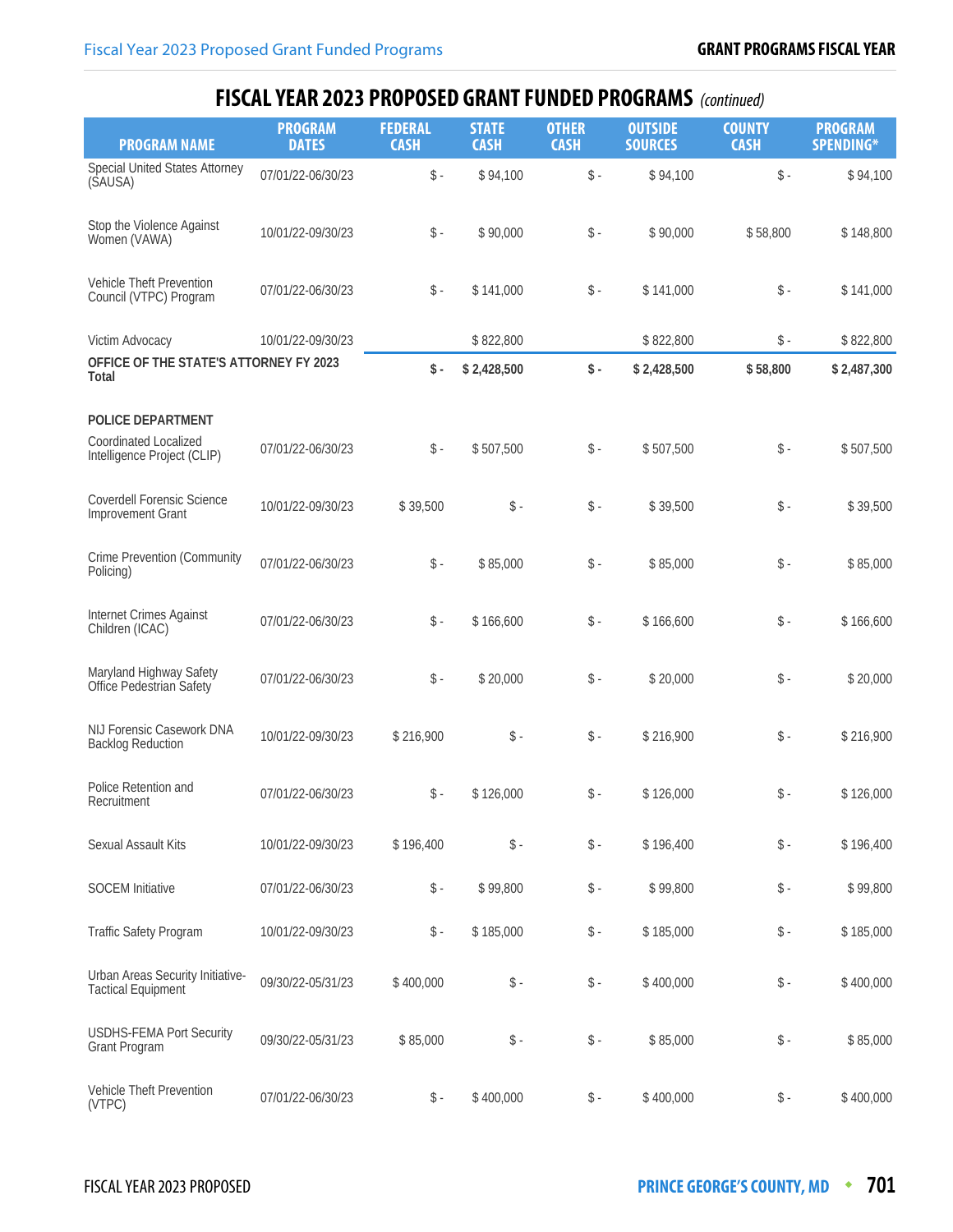| <b>PROGRAM NAME</b>                                                                                       | <b>PROGRAM</b><br><b>DATES</b> | <b>FEDERAL</b><br><b>CASH</b> | <b>STATE</b><br><b>CASH</b> | <b>OTHER</b><br><b>CASH</b> | <b>OUTSIDE</b><br><b>SOURCES</b> | <b>COUNTY</b><br><b>CASH</b> | <b>PROGRAM</b><br>SPENDING* |
|-----------------------------------------------------------------------------------------------------------|--------------------------------|-------------------------------|-----------------------------|-----------------------------|----------------------------------|------------------------------|-----------------------------|
| Violence Intervention and<br>Prevention                                                                   | 10/01/22-09/30/23              | \$475,000                     | $\$ -                       | $\mathsf S$ -               | \$475,000                        | $\$ -                        | \$475,000                   |
| Violent Crime Grant                                                                                       | 07/01/22-06/30/23              | $\$ -                         | \$2,292,500                 | $\mathsf S$ -               | \$2,292,500                      | $\$ -                        | \$2,292,500                 |
| Violent Gang and Gun<br>Violence (PSN)                                                                    | 07/01/22-06/30/23              | $\$ -                         | \$322,900                   | $\mathsf{\$}$ -             | \$322,900                        | $\mathsf{\$}$ .              | \$322,900                   |
| POLICE DEPARTMENT FY 2023 Total                                                                           |                                | \$1,412,800                   | \$4,205,300                 | $\mathsf S$ -               | \$5,618,100                      | $\mathsf S$ -                | \$5,618,100                 |
| <b>FIRE/EMS DEPARTMENT</b>                                                                                |                                |                               |                             |                             |                                  |                              |                             |
| Assistance to Firefighters<br>Grant (AFG) Program                                                         | 05/01/22-05/01/23              | \$600,000                     | $\$ -                       | $\mathsf S$ -               | \$600,000                        | \$71,000                     | \$671,000                   |
| <b>Biowatch Program</b>                                                                                   | 09/01/22-06/30/23              | \$2,649,000                   | $\$ -                       | $\mathsf S$ -               | \$2,649,000                      | \$-                          | \$2,649,000                 |
| DNR Waterway Improvement<br>Fund Grant                                                                    | 07/01/22-06/30/23              | $\$ -                         | \$25,000                    | $\mathsf S$ -               | \$25,000                         | \$25,000                     | \$50,000                    |
| Maryland Community Health<br>Resources Commission<br>(MCHRC)                                              | 07/01/22-06/30/23              | $\$ -                         | \$175,000                   | $\mathsf S$ -               | \$175,000                        | $\mathsf S$ -                | \$175,000                   |
| MDERS-UASI-Program-<br><b>Emergency Medical Services</b><br>Command Competency Lab<br>Enhancement Program | 07/01/22-06/30/23              | $\$ -                         | \$125,000                   | $\mathsf S$ -               | \$125,000                        | $\$ -                        | \$125,000                   |
| <b>MIEMSS Matching Equipment</b><br>Grant                                                                 | 07/01/22-06/30/23              | $\$ -                         | \$50,000                    | $\mathsf S$ -               | \$50,000                         | \$50,000                     | \$100,000                   |
| <b>MIEMSS Training</b><br>Reimbursement/ALS                                                               | 07/01/22-06/30/23              | $\$ -                         | \$25,000                    | $\mathsf{\$}$ -             | \$25,000                         | $\$ -                        | \$25,000                    |
| Senator William H. Amoss Fire,<br>Rescue and Ambulance                                                    | 07/01/22-06/30/23              | \$ -                          | \$1,675,100                 | $\mathsf{\$}$ -             | \$1,675,100                      | $\$ -                        | \$1,675,100                 |
| (State 508 Fund)                                                                                          |                                |                               |                             |                             |                                  |                              |                             |
| Staffing for Adequate Fire and<br><b>Emergency Response</b>                                               | 10/01/22-09/30/23              | \$3,600,000                   | $\$ -                       | $\frac{1}{2}$ -             | \$3,600,000                      | \$337,200                    | \$3,937,200                 |
| <b>UASI</b> Initiatives                                                                                   | 10/01/22-09/30/23              | \$858,000                     | $\$ -                       | $\mathsf{\$}$ -             | \$858,000                        | $\$ -                        | \$858,000                   |
| FIRE/EMS DEPARTMENT FY 2023 Total                                                                         |                                | \$7,707,000                   | \$2,075,100                 | $\mathsf S$ -               | \$9,782,100                      | \$483,200                    | \$10,265,300                |
|                                                                                                           |                                |                               |                             |                             |                                  |                              |                             |
| OFFICE OF THE SHERIFF                                                                                     |                                |                               |                             |                             |                                  |                              |                             |
| Child Support Enforcement -<br>Cooperative Reimbursement<br>Agreement (CRA)                               | 10/01/22-09/30/23              | \$ -                          | \$1,835,300                 | \$ -                        | \$1,835,300                      | \$945,400                    | \$2,780,700                 |
| Juvenile Transportation<br>Services                                                                       | 10/01/22-09/30/23              | \$ -                          | \$44,000                    | \$ -                        | \$44,000                         | $\$ -                        | \$44,000                    |
| OFFICE OF THE SHERIFF FY 2023 Total                                                                       |                                | $\mathsf{\$}$ .               | \$1,879,300                 | $\frac{1}{2}$ .             | \$1,879,300                      | \$945,400                    | \$2,824,700                 |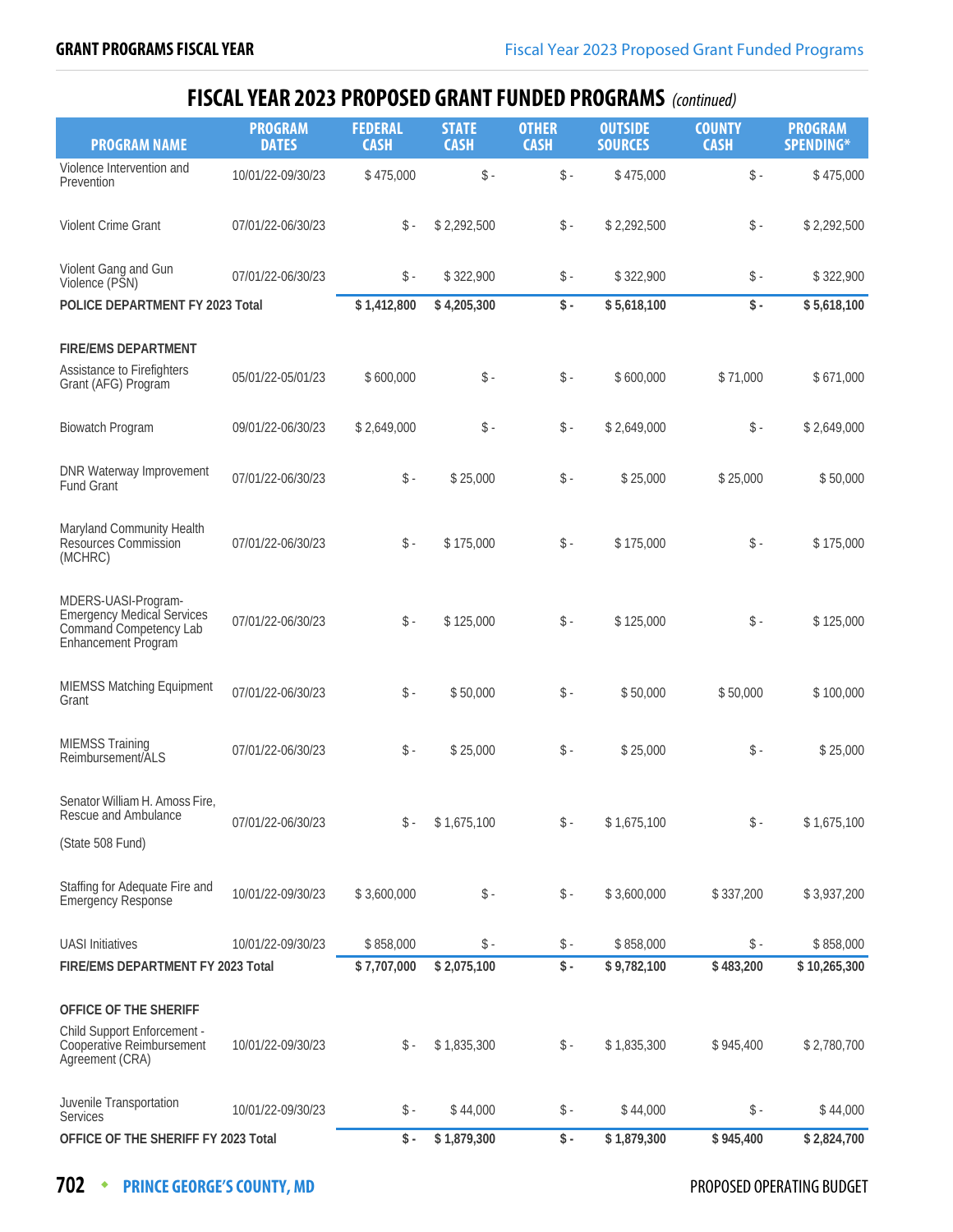| <b>PROGRAM NAME</b>                                                            | <b>PROGRAM</b><br><b>DATES</b> | <b>FEDERAL</b><br><b>CASH</b> | <b>STATE</b><br><b>CASH</b> | <b>OTHER</b><br><b>CASH</b> | <b>OUTSIDE</b><br><b>SOURCES</b> | <b>COUNTY</b><br><b>CASH</b> | <b>PROGRAM</b><br>SPENDING* |
|--------------------------------------------------------------------------------|--------------------------------|-------------------------------|-----------------------------|-----------------------------|----------------------------------|------------------------------|-----------------------------|
| DEPARTMENT OF CORRECTIONS                                                      |                                |                               |                             |                             |                                  |                              |                             |
| <b>Edward Byrne Memorial</b><br>Justice Assistance Grant-Local<br>Solicitation | 10/01/22-09/30/23              | \$200,000                     | $\$ -                       | $\$ -                       | \$200,000                        | $\$ -                        | \$200,000                   |
| DEPARTMENT OF CORRECTIONS FY 2023 Total                                        |                                | \$200,000                     | $\mathsf{\$}$ .             | $\mathsf S$ -               | \$200,000                        | $\mathsf{\$}$ .              | \$200,000                   |
| OFFICE OF HOMELAND SECURITY                                                    |                                |                               |                             |                             |                                  |                              |                             |
| <b>Emergency Management</b><br>Performance Grant (EMPG)                        | 07/01/22-06/30/23              | $\$ -                         | \$300,800                   | $\mathsf S$ -               | \$300,800                        | $\$ -                        | \$300,800                   |
| <b>Emergency Management</b><br>Performance Grant (EMPG)-<br>COVID              | 07/01/22-06/30/23              | $\$ -                         | \$85,800                    | $\mathsf{\$}$ .             | \$85,800                         | $\$ -                        | \$85,800                    |
| <b>State Homeland Security Grant</b><br>(MEMA)                                 | 07/01/22-06/30/23              | $\mathsf S$ -                 | \$594,100                   | $\mathsf S$ -               | \$594,100                        | $\mathsf S$ -                | \$594,100                   |
| <b>UASI-Building Resilient</b><br>Infrastructure and<br>Communities (BRIC)     | 09/01/22-05/31/24              | \$100,000                     | $\$ -                       | $\mathsf S$ -               | \$100,000                        | $\$ -                        | \$100,000                   |
| <b>UASI-Regional Emergency</b><br>Preparedness                                 | 09/01/22-05/31/24              | \$630,100                     | $\$ -                       | $\$ -                       | \$630,100                        | $\$ -                        | \$630,100                   |
| UASI-Response and Recovery<br>Planning                                         | 09/01/22-05/31/24              | \$100,000                     | $\$ -                       | $\mathsf S$ -               | \$100,000                        | $\mathsf S$ -                | \$100,000                   |
| UASI-Response and Recovery<br>Training                                         | 09/01/22-05/31/24              | \$100,000                     | $\mathsf{\$}$ -             | $\mathsf S$ -               | \$100,000                        | $\$ -                        | \$100,000                   |
| UASI-Volunteer and Citizen<br>Corp                                             | 09/01/22-05/31/24              | 200,000                       | $\$ -                       | $\mathsf S$ -               | \$200,000                        | $\$ -                        | \$200,000                   |
| OFFICE OF HOMELAND SECURITY FY 2023 Total                                      |                                | \$1,130,100                   | \$980,700                   | $\$ -                       | \$2,110,800                      | $\frac{1}{2}$ .              | \$2,110,800                 |
| <b>ENVIRONMENT</b>                                                             |                                |                               |                             |                             |                                  |                              |                             |
| DEPARTMENT OF THE ENVIRONMENT                                                  |                                |                               |                             |                             |                                  |                              |                             |
| Community Cat Program                                                          | 07/01/22-06/30/23              | $\mathsf S$ -                 | $\$ -                       | \$36,000                    | \$36,000                         | $\$ -                        | \$36,000                    |
| Spay-A-Day Campaign                                                            | 01/01/22-12/31/22              | \$-                           | \$25,200                    |                             | \$25,200                         | $\$ -                        | \$25,200                    |
| DEPARTMENT OF THE ENVIRONMENT FY 2023<br>Total                                 |                                | $\$ -                         | \$25,200                    | \$36,000                    | \$61,200                         | \$-                          | \$61,200                    |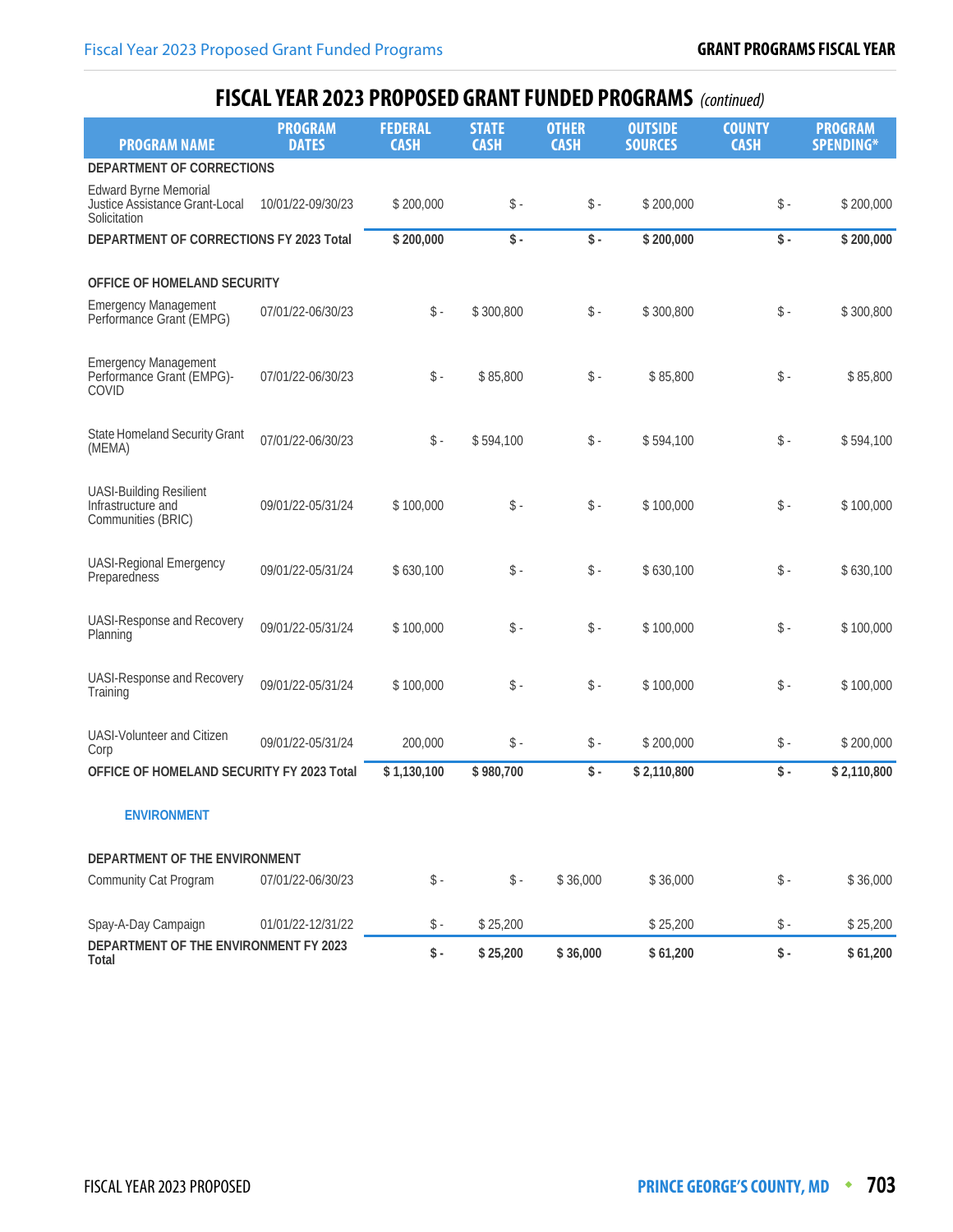| <b>PROGRAM NAME</b>                                                                | <b>PROGRAM</b><br><b>DATES</b> | <b>FEDERAL</b><br><b>CASH</b> | <b>STATE</b><br><b>CASH</b> | <b>OTHER</b><br><b>CASH</b> | <b>OUTSIDE</b><br><b>SOURCES</b> | <b>COUNTY</b><br><b>CASH</b> | <b>PROGRAM</b><br><b>SPENDING*</b> |
|------------------------------------------------------------------------------------|--------------------------------|-------------------------------|-----------------------------|-----------------------------|----------------------------------|------------------------------|------------------------------------|
| <b>HUMAN SERVICES</b>                                                              |                                |                               |                             |                             |                                  |                              |                                    |
|                                                                                    |                                |                               |                             |                             |                                  |                              |                                    |
| DEPARTMENT OF FAMILY SERVICES                                                      |                                |                               |                             |                             |                                  |                              |                                    |
| <b>Aging Services Division</b><br><b>Community Options Waiver</b><br>Billing       | 07/01/22-06/30/23              | $\$ -                         | $\$ -                       | \$1,350,000                 | \$1,350,000                      | $\$ -                        | \$1,350,000                        |
| Dementia Capable                                                                   | 10/01/22-09/30/23              | \$236,600                     | $\$ -                       | $\$ -                       | \$236,600                        | $\$ -                        | \$236,600                          |
| <b>Federal Financial Participant</b><br>(Maryland Access Point<br>(MAP)<br>Billing | 07/01/22-06/30/23              | $\mathsf S$ -                 | $\$ -                       | \$220,000                   | \$220,000                        | $\$ -                        | \$220,000                          |
| Foster Grandparents Program                                                        | 07/01/22-06/30/23              | \$241,100                     | $\$ -                       | $\$ -                       | \$241,100                        | \$101,900                    | \$343,000                          |
| Level One Screening                                                                | 07/01/22-06/30/23              | $\$ -                         | $\$ -                       | \$20,000                    | \$20,000                         | $\$ -                        | \$20,000                           |
| Medicare Improvement for<br>Patients and Providers Act<br>(MIPPA)                  | 07/01/22-06/30/23              | \$22,800                      | $\$ -                       | $\$ -                       | \$22,800                         | $\$ -                        | \$22,800                           |
| Money Follows the Person<br>(MFP)                                                  | 07/01/22-06/30/23              | $\$ -                         | \$49,000                    | $\mathsf S$ -               | \$49,000                         | $\$ -                        | \$49,000                           |
| Nursing Facility Program<br>Education                                              | 07/01/22-06/30/23              | $\$ -                         | \$37,000                    | $\mathsf S$ -               | \$37,000                         | $\$ -                        | \$37,000                           |
| <b>Nutrition Services Incentive</b><br>Program (NSIP)                              | 07/01/22-06/30/23              | $\$ -                         | \$168,200                   | $\$ -                       | \$168,200                        | $\$ -                        | \$168,200                          |
| Ombudsman Initiative                                                               | 07/01/22-06/30/23              | $\$ -                         | \$118,500                   | $\$ -                       | \$118,500                        | \$43,000                     | \$161,500                          |
| Retired and Senior Volunteer<br>Program                                            | 07/01/22-06/30/23              | \$66,600                      | $\$ -                       | $\$ -                       | \$66,600                         | \$57,900                     | \$124,500                          |
| Senior Assisted Housing                                                            | 07/01/22-06/30/23              | $\$ -                         | \$578,600                   | $\$ -                       | \$578,600                        | \$19,800                     | \$598,400                          |
| Senior Care                                                                        | 07/01/22-06/30/23              | $\$ -                         | \$1,053,200                 | $\mathsf{\$}$ .             | \$1,053,200                      | $\$ -                        | \$1,053,200                        |
| Senior Center Operating Funds                                                      | 07/01/22-06/30/23              | $\$ -                         | \$52,700                    | $\$ -                       | \$52,700                         | $\$ -                        | \$52,700                           |
| Senior Health Insurance<br>Program                                                 | 07/01/22-06/30/23              | \$65,300                      | $\$ -                       | $\$ -                       | \$65,300                         | $\$ -                        | \$65,300                           |
| Senior Information and<br>Assistance (MAP I & A)                                   | 07/01/22-06/30/23              | $\$ -                         | \$103,200                   | $\$ -                       | \$103,200                        | $\$ -                        | \$103,200                          |
| Senior Medicare Patrol                                                             | 06/01/2-05/31/23               | \$11,500                      | $\$ -                       | $\mathsf S$ -               | \$11,500                         | \$ -                         | \$11,500                           |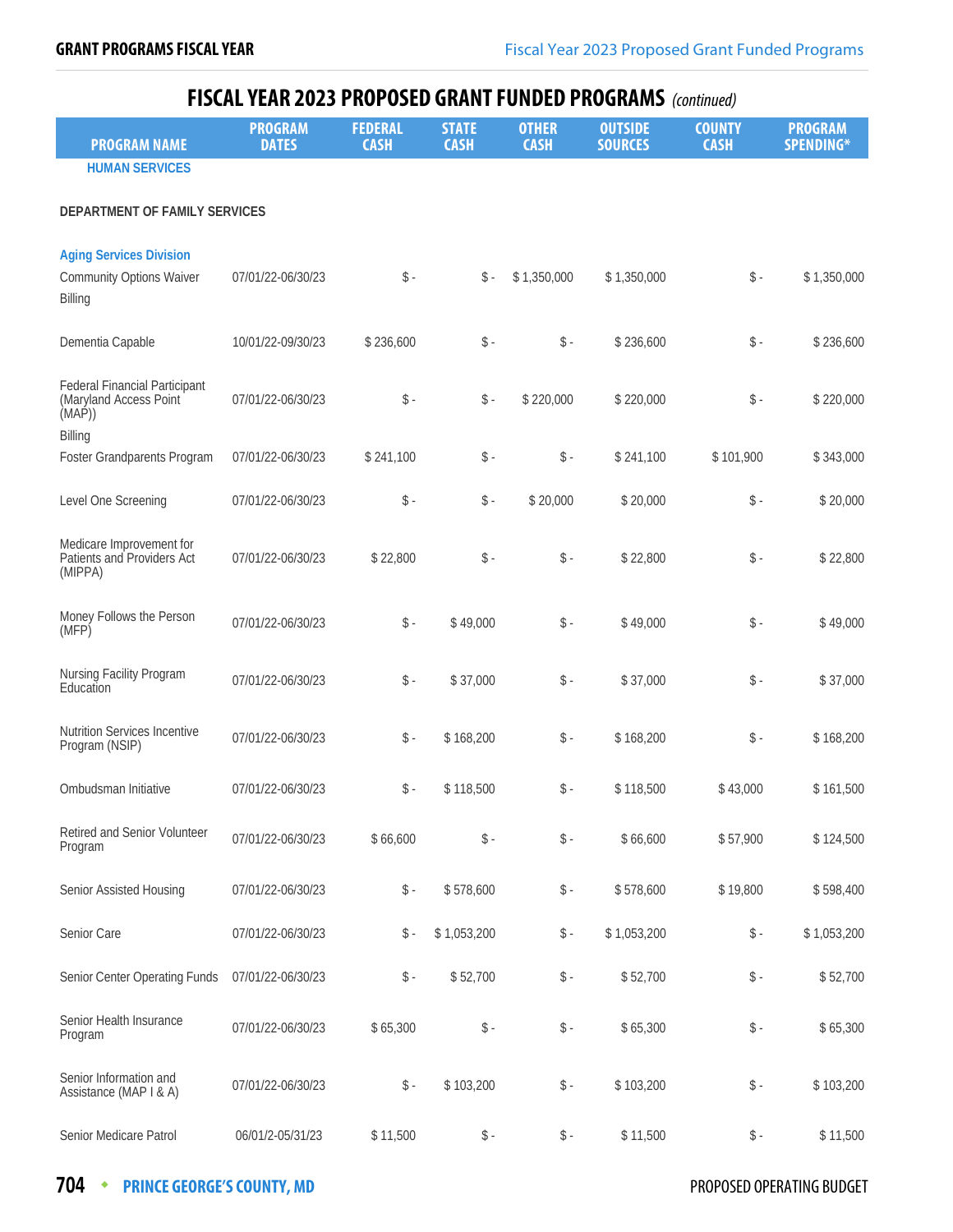| <b>PROGRAM NAME</b>                                                    | <b>PROGRAM</b><br><b>DATES</b> | <b>FEDERAL</b><br><b>CASH</b> | <b>STATE</b><br><b>CASH</b> | <b>OTHER</b><br><b>CASH</b> | <b>OUTSIDE</b><br><b>SOURCES</b> | <b>COUNTY</b><br><b>CASH</b> | <b>PROGRAM</b><br>SPENDING* |
|------------------------------------------------------------------------|--------------------------------|-------------------------------|-----------------------------|-----------------------------|----------------------------------|------------------------------|-----------------------------|
| Senior Training and<br>Employment                                      | 07/01/22-06/30/23              | \$502,300                     | $\$ -                       | $\$ -                       | \$502,300                        | \$59,300                     | \$561,600                   |
| State Guardianship                                                     | 07/01/22-06/30/23              | $\$ -                         | \$61,200                    | $\mathsf S$ -               | \$61,200                         | \$8,700                      | \$69,900                    |
| <b>State Nutrition (Congregate</b><br>Meals, Homebound Meals)          | 07/01/22-06/30/23              | $\$ -                         | \$265,000                   | $\mathsf S$ -               | \$265,000                        | $\$ -                        | \$265,000                   |
| Title IIIB: Administration                                             | 10/01/22-09/30/23              | \$294,100                     | $\$ -                       | $\$ -                       | \$294,100                        | \$72,400                     | \$366,500                   |
| Title IIIB: Elder Abuse                                                | 10/01/22-09/30/23              | \$79,100                      | $\$ -                       | $\$ -                       | \$79,100                         | $\$ -                        | \$79,100                    |
| Title IIIB: Guardianship                                               | 10/01/22-09/30/23              | \$28,200                      | $\$ -                       | $\$ -                       | \$28,200                         | $\$ -                        | \$28,200                    |
| Title IIIB: Information and<br>Referral                                | 10/01/22-09/30/23              | \$202,600                     | $\$ -                       | $\mathsf S$ -               | \$202,600                        | $\$ -                        | \$202,600                   |
| Title IIIB: Ombudsman                                                  | 10/01/22-09/30/23              | \$64,900                      | $\mathsf{\$}$ -             | $\$ -                       | \$64,900                         | $\$ -                        | \$64,900                    |
| Title IIIB: Subgrantee                                                 | 10/01/22-09/30/23              | \$155,000                     | $\$ -                       | $\mathsf S$ -               | \$155,000                        | $\$ -                        | \$155,000                   |
| Title IIIC-1: Nutrition for the<br><b>Elderly Congregate Meals</b>     | 10/01/22-09/30/23              | \$927,100                     | $\mathsf{\$}$ -             | \$154,100                   | \$1,081,200                      | $\$ -                        | \$1,081,200                 |
| Title IIIC-2: Nutrition for the<br><b>Elderly Home Delivered Meals</b> | 10/01/22-09/30/23              | \$572,200                     | $\$ -                       | \$8,000                     | \$580,200                        | $\$ -                        | \$580,200                   |
| Title III-D: Senior Health<br>Promotion                                | 10/01/22-09/30/23              | \$45,500                      | $\$ -                       | $\mathsf S$ -               | \$45,500                         | \$8,900                      | \$54,400                    |
| Title III-E: Caregiving                                                | 10/01/22-09/30/23              | \$390,500                     | $\$ -                       | $\$ -                       | \$390,500                        | $\$ -                        | \$390,500                   |
| Title VII Ombudsman                                                    | 10/01/22-09/30/23              | \$32,100                      | $\$ -                       | $\$ -                       | \$32,100                         | $\mathsf S$ -                | \$32,100                    |
| Title VII Elder Abuse                                                  | 10/01/22-09/30/23              | \$8,300                       | $\$ -                       | $\$ -                       | \$8,300                          | $\$ -                        | \$8,300                     |
| Veterans Directed Home and<br><b>Community Based Services</b>          | 10/01/22-09/30/23              | \$34,100                      | $\$ -                       | $\mathsf S$ -               | \$34,100                         | $\$ -                        | \$34,100                    |
| Vulnerable Elderly (VEPI)<br>Aging Services Division FY 2023 Total     | 10/01/22-09/30/23              | \$ -<br>\$3,979,900           | \$62,500<br>\$2,549,100     | \$ -<br>\$1,752,100         | \$62,500<br>\$8,281,100          | \$12,300<br>\$384,200        | \$74,800<br>\$8,665,300     |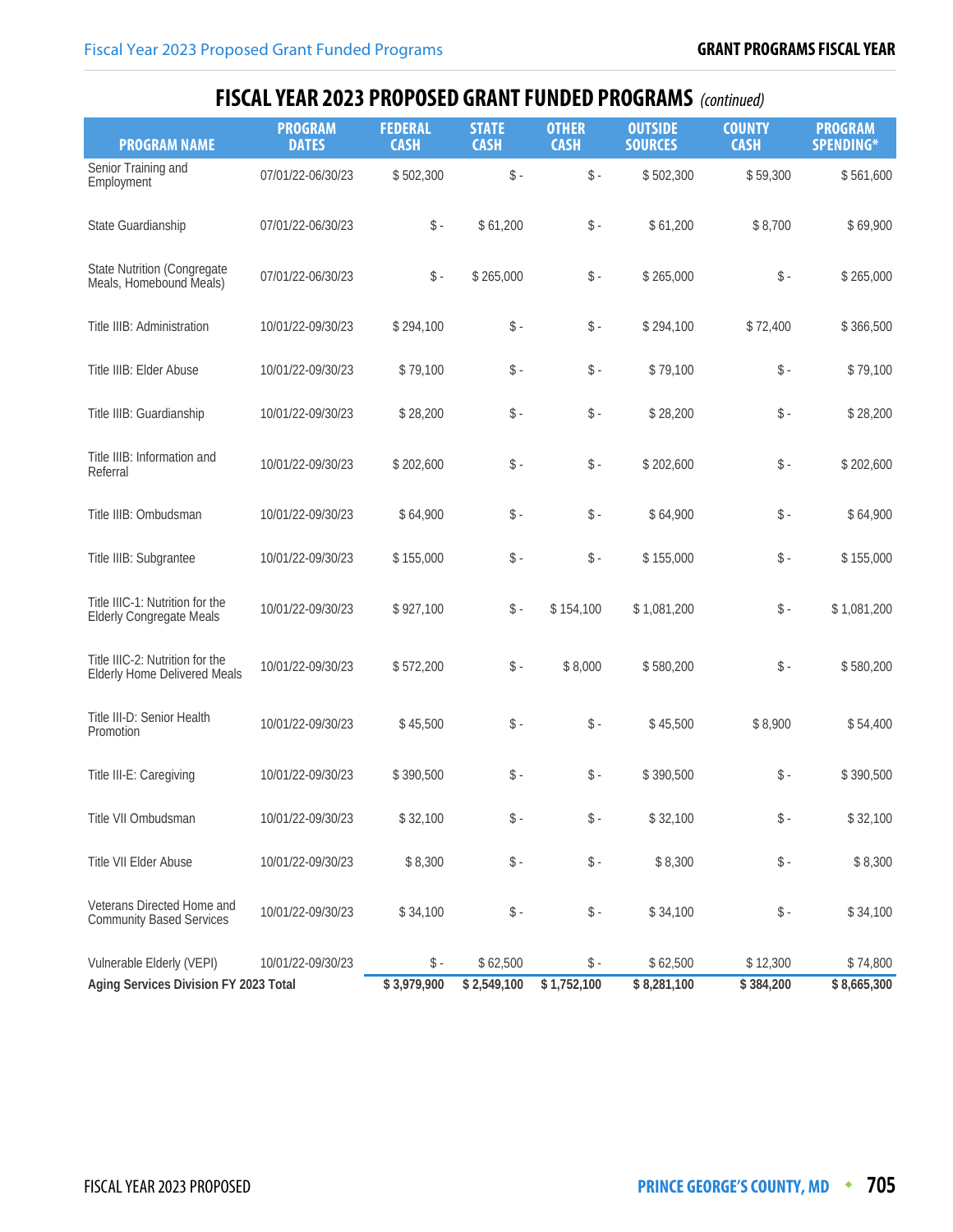| <b>PROGRAM NAME</b>                                           | <b>PROGRAM</b><br><b>DATES</b> | <b>FEDERAL</b><br><b>CASH</b> | <b>STATE</b><br><b>CASH</b> | <b>OTHER</b><br><b>CASH</b> | <b>OUTSIDE</b><br><b>SOURCES</b> | <b>COUNTY</b><br><b>CASH</b> | <b>PROGRAM</b><br>SPENDING* |
|---------------------------------------------------------------|--------------------------------|-------------------------------|-----------------------------|-----------------------------|----------------------------------|------------------------------|-----------------------------|
| <b>Children, Youth and Families Division</b>                  |                                |                               |                             |                             |                                  |                              |                             |
| Administration-Community<br>Partnership Agreement             | 07/01/22-06/30/23              | $\$ -                         | \$549,200                   | $\mathsf S$ -               | \$549,200                        | $\$ -                        | \$549,200                   |
| Children in Need of<br>Supervision (CINS)                     | 07/01/22-06/30/23              | $\$ -                         | \$271,700                   | \$-                         | \$271,700                        | $\$ -                        | \$271,700                   |
| <b>Bowie Disconnected Youth</b>                               | 07/01/22-06/30/23              | $\$ -                         | \$95,200                    | $\$ -                       | \$95,200                         | $\$ -                        | \$95,200                    |
| Disconnected Youth Empower<br>Your Future                     | 07/01/22-06/30/23              | $\$ -                         | \$100,000                   | \$-                         | \$100,000                        | $\mathsf S$ -                | \$100,000                   |
| Disconnected Youth KEYS                                       | 07/01/22-06/30/23              | $\$ -                         | \$268,100                   | \$-                         | \$268,100                        | $\$ -                        | \$268,100                   |
| <b>Greenbelt Cares</b>                                        | 07/01/22-06/30/23              | $\$ -                         | \$65,100                    | $\mathsf{\$}$ .             | \$65,100                         | $\$ -                        | \$65,100                    |
| Healthy Families (MSDE)                                       | 07/01/22-06/30/23              | $\$ -                         | \$180,900                   | $\mathsf{\$}$ .             | \$180,900                        | $\$ -                        | \$180,900                   |
| Healthy Heights Program                                       | 07/01/22-06/30/23              | $\$ -                         | \$59,800                    | $\mathsf S$ -               | \$59,800                         | $\$ -                        | \$59,800                    |
| Home Visiting-Healthy<br>Families (MDH)                       | 10/01/22-09/30/23              | \$761,000                     | $\$ -                       | $\mathsf{\$}$ -             | \$761,000                        | $\$ -                        | \$761,000                   |
| Improving Workforce Develop<br>and Employ                     | 07/01/22-06/30/23              | $\mathsf{\$}$ -               | \$110,000                   | $\$ -                       | \$110,000                        | $\$ -                        | \$110,000                   |
| Know Better Live Better Health<br>and Nutrition               | 07/01/22-06/30/23              | $\$ -                         | \$120,000                   | $\$ -                       | \$120,000                        | $\$ -                        | \$120,000                   |
| Local Care Team                                               | 07/01/22-06/30/23              | $\$ -                         | \$82,300                    | $\mathsf{\$}$ .             | \$82,300                         | $\$ -                        | \$82,300                    |
| Pathway to a Healthy Lifestyle                                | 07/01/22-06/30/23              | $\frac{1}{2}$ -               | \$120,000                   | $\$ -                       | \$120,000                        | $\$ -                        | \$120,000                   |
| <b>Project Wellness</b>                                       | 07/01/22-06/30/23              | $\$ -                         | \$72,100                    | \$ -                        | \$72,100                         | \$-                          | \$72,100                    |
| Start Early Beta Program                                      | 07/01/22-06/30/23              | $\$ -                         | $\$ -                       | \$125,000                   | \$125,000                        | $\$ -                        | \$125,000                   |
| Strengthening PG System of<br>Early Care & Education          | 07/01/22-06/30/23              | $\mathsf S$ -                 | \$100,000                   | \$-                         | \$100,000                        | $\$ -                        | \$100,000                   |
| Weaving Hope                                                  | 07/01/22-06/30/23              | \$ -                          | \$88,600                    | $\mathsf{\$}$ .             | \$88,600                         | \$-                          | \$88,600                    |
| Children, Youth and Families Division FY 2023<br><b>Total</b> |                                | \$761,000                     | \$2,283,000                 | \$125,000                   | \$3,169,000                      | \$-                          | \$3,169,000                 |
| DEPARTMENT OF FAMILY SERVICES FY 2023<br><b>Total</b>         |                                | \$4,740,900                   | \$4,832,100                 | \$1,877,100                 | \$11,450,100                     | \$384,200                    | \$11,834,300                |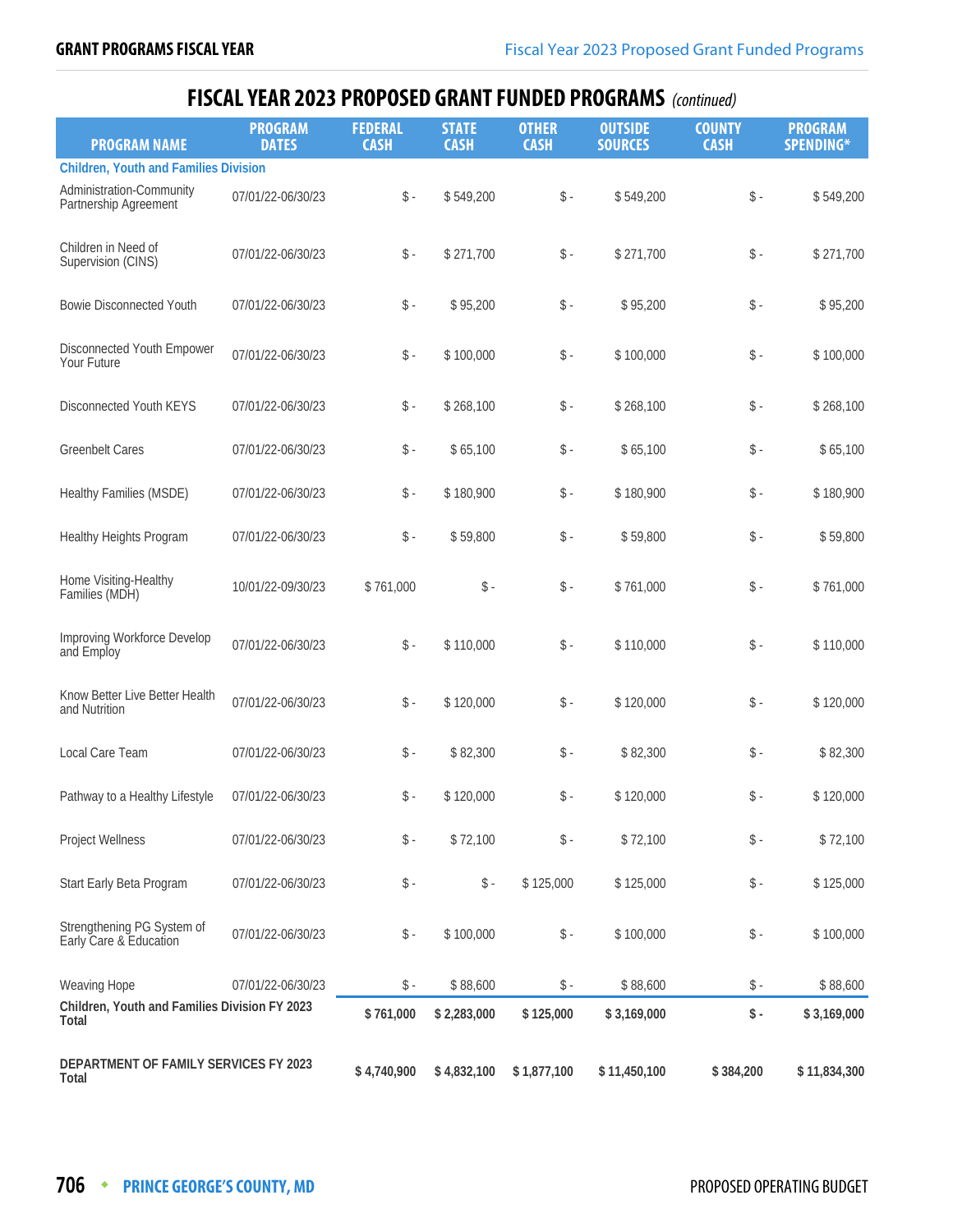| <b>PROGRAM NAME</b>                                       | <b>PROGRAM</b><br><b>DATES</b> | <b>FEDERAL</b><br><b>CASH</b> | <b>STATE</b><br><b>CASH</b> | <b>OTHER</b><br><b>CASH</b> | <b>OUTSIDE</b><br><b>SOURCES</b> | <b>COUNTY</b><br><b>CASH</b> | <b>PROGRAM</b><br><b>SPENDING*</b> |
|-----------------------------------------------------------|--------------------------------|-------------------------------|-----------------------------|-----------------------------|----------------------------------|------------------------------|------------------------------------|
| <b>HEALTH DEPARTMENT</b>                                  |                                |                               |                             |                             |                                  |                              |                                    |
| <b>Division of Behavioral Health Services</b>             |                                |                               |                             |                             |                                  |                              |                                    |
| Administrative/LBHA Core<br>Services Administrative Grant | 07/01/22-06/30/23              | $\hat{\mathbb{S}}$ -          | \$1,875,900                 | $\$ -                       | \$1,875,900                      | $\mathsf{\$}$ .              | \$1,875,900                        |
| <b>Bridges 2 Success</b>                                  | 07/01/22-06/30/23              | $\$ -                         | \$462,400                   | $\updownarrow$ .            | \$462,400                        | $\$ -                        | \$462,400                          |
| Buprenorphine Initiative                                  | 07/01/22-06/30/23              | $\mathsf S$ -                 | \$30,000                    | $\$ -                       | \$30,000                         | $\$ -                        | \$30,000                           |
| Community Mental Health                                   | 07/01/22-06/30/23              | $\$ -                         | \$1,755,700                 | $\$ -                       | \$1,755,700                      | $\$ -                        | \$1,755,700                        |
| Continuum of Care                                         | 07/01/22-06/30/23              | $\$ -                         | \$732,400                   | $\mathsf{\$}$ .             | \$732,400                        | $\$ -                        | \$732,400                          |
| Drug Court Services                                       | 07/01/22-06/30/23              | $\$ -                         | \$147,000                   | $\$ -                       | \$147,000                        | $\$ -                        | \$147,000                          |
| <b>Federal Fund Treatment Grant</b>                       | 07/01/22-06/30/23              | \$948,500                     | $\$ -                       | $\$ -                       | \$948,500                        | $\$ -                        | \$948,500                          |
| <b>General Fund Services Grant</b>                        | 07/01/22-06/30/23              | $\$ -                         | \$3,260,500                 | $\$ -                       | \$3,260,500                      | $\$ -                        | \$3,260,500                        |
| Innovation in Reentry                                     | 07/01/22-06/30/23              | \$75,000                      | $\$ -                       | $\$ -                       | \$75,000                         | $\$ -                        | \$75,000                           |
| Integration of Sexual Health in<br>Recovery               | 07/01/22-06/30/23              | $\$ -                         | \$196,500                   | $\$ -                       | \$196,500                        | $\$ -                        | \$196,500                          |
| Maryland Recovery Net                                     | 07/01/22-06/30/23              | $\$ -                         | \$14,300                    | $\mathsf S$ -               | \$14,300                         | $\$ -                        | \$14,300                           |
| Maryland Violence and Injury<br>Prevention                | 07/01/22-06/30/23              | $\$ -                         | \$28,000                    | $\mathsf S$ -               | \$28,000                         | $\$ -                        | \$28,000                           |
| <b>Mental Health Services Grant</b>                       | 07/01/22-06/30/23              | \$ -                          | \$1,461,500                 | $\$ -                       | \$1,461,500                      | $\$ -                        | \$1,461,500                        |
| <b>Opioid Operation Command</b>                           | 07/01/22-06/30/23              | $\$ -                         | \$188,300                   | $\mathsf S$ -               | \$188,300                        | $\mathsf{\$}$ .              | \$188,300                          |
| Overdose Action                                           | 07/01/22-06/30/23              | $\$ -                         | \$281,400                   | $\$ -                       | \$281,400                        | $\$ -                        | \$281,400                          |
| PATH Program                                              | 07/01/22-06/30/23              | $\$ -                         | \$106,700                   | $\$ -                       | \$106,700                        | $\$ -                        | \$106,700                          |
| <b>Prevention Services</b>                                | 07/01/22-06/30/23              | $\$ -                         | \$502,700                   | $\mathsf{\$}$ -             | \$502,700                        | $\$ -                        | \$502,700                          |
| Prince George's County Drug<br>Grant (Project Safety Net) | 07/01/22-06/30/23              | $\$ -                         | \$1,214,600                 | $\mathsf{\$}$ -             | \$1,214,600                      | $\$ -                        | \$1,214,600                        |
| Regional Partnership Catalyst<br>Grant Program            | 07/01/22-06/30/23              | $\mathsf S$ -                 | \$342,000                   | $\mathsf S$ -               | \$342,000                        | $\mathsf{\$}$ .              | \$342,000                          |
| State Opioid Response                                     | 07/01/22-06/30/23              |                               | \$54,500                    | $\$ -                       | \$54,500                         | $\mathsf{\$}$ -              | \$54,500                           |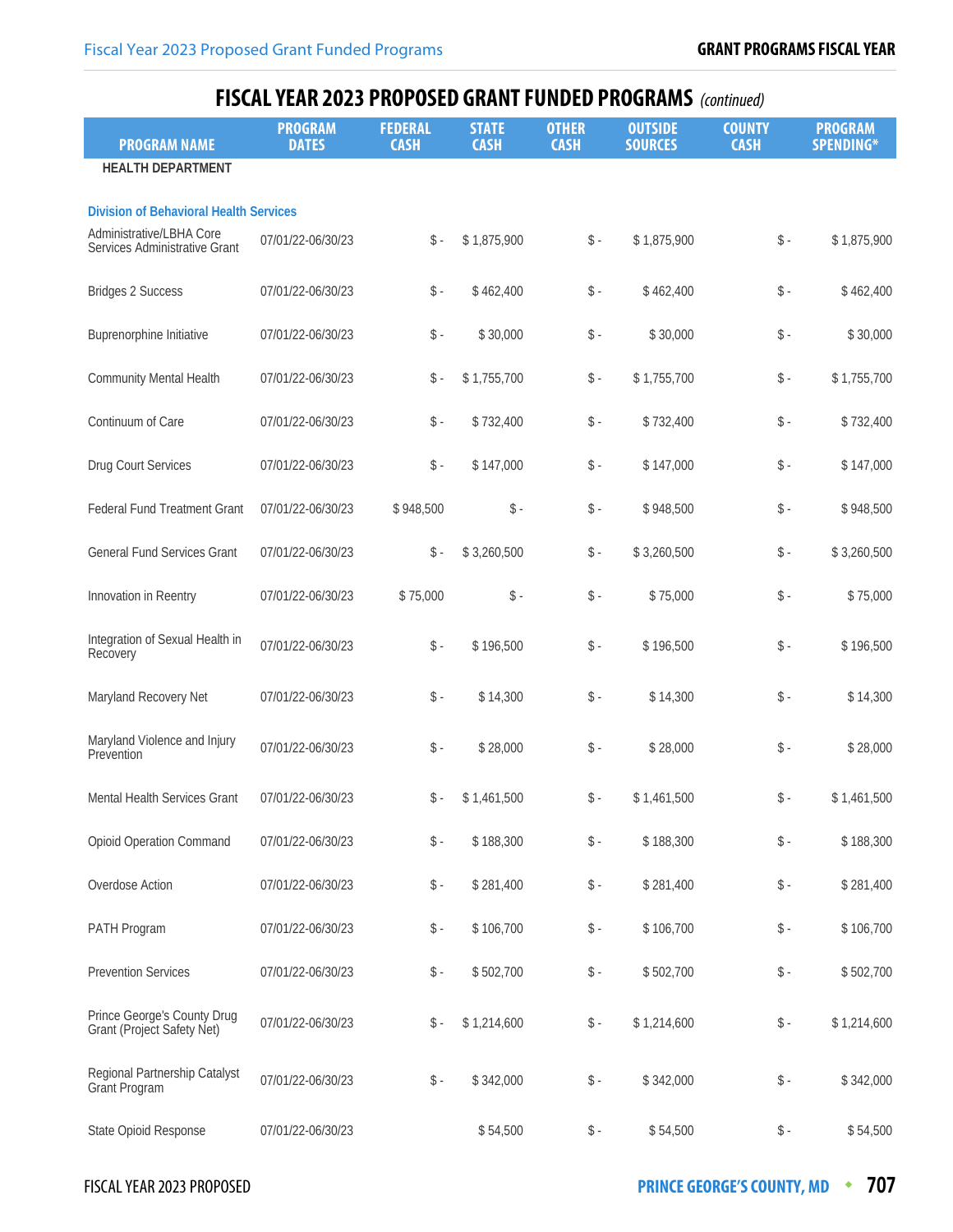| <b>PROGRAM NAME</b>                                                                          | <b>PROGRAM</b><br><b>DATES</b> | <b>FEDERAL</b><br><b>CASH</b> | <b>STATE</b><br><b>CASH</b> | <b>OTHER</b><br><b>CASH</b> | <b>OUTSIDE</b><br><b>SOURCES</b> | <b>COUNTY</b><br><b>CASH</b> | <b>PROGRAM</b><br>SPENDING* |
|----------------------------------------------------------------------------------------------|--------------------------------|-------------------------------|-----------------------------|-----------------------------|----------------------------------|------------------------------|-----------------------------|
| State Opioid Response MAT<br>Criminal Justice                                                | 07/01/22-06/30/23              | $\$ -                         | \$477,400                   | $\$ -                       | \$477,400                        | $\$ -                        | \$477,400                   |
| Substance Abuse Treatment<br>Outcomes Partnership (STOP)                                     | 07/01/22-06/30/23              | $\$ -                         | \$959,100                   | $\$ -                       | \$959,100                        | \$105,000                    | \$1,064,100                 |
| Temporary Cash Assistance                                                                    | 07/01/22-06/30/23              | $\$ -                         | \$491,900                   | $\mathsf S$ -               | \$491,900                        | $\$ -                        | \$491,900                   |
| <b>Tobacco Administration</b>                                                                | 07/01/22-06/30/23              | $\$ -                         | \$18,600                    | $\mathsf{\$}$ .             | \$18,600                         | $\$ -                        | \$18,600                    |
| <b>Tobacco Cessation</b>                                                                     | 07/01/22-06/30/23              | \$ -                          | \$171,800                   | $\$ -                       | \$171,800                        | $\$ -                        | \$171,800                   |
| <b>Tobacco Control Community</b>                                                             | 07/01/22-06/30/23              | $\$ -                         | \$80,600                    | $\mathsf{\$}$ .             | \$80,600                         | $\$ -                        | \$80,600                    |
| <b>Tobacco School Based</b>                                                                  | 07/01/22-06/30/23              | $\$ -                         | \$13,300                    | $\mathsf{\$}$ .             | \$13,300                         | $\$ -                        | \$13,300                    |
| <b>Tobacco Enforcement Initiative</b>                                                        | 07/01/22-06/30/23              | $\$ -                         | \$130,000                   | $\$ -                       | \$130,000                        | $\$ -                        | \$130,000                   |
| Wrap-Around Prince George's<br>(System of Care)<br>Implementation                            | 09/30/22-09/29/23              | \$1,000,000                   | $\$ -                       | $\mathsf{\$}$ .             | \$1,000,000                      | $\$ -                        | \$1,000,000                 |
| Division of Behavioral Health Services FY 2023<br>Total                                      |                                | \$2,023,500                   | \$14,997,100                | $\mathsf{\$}$ .             | \$17,020,600                     | \$105,000                    | \$17,125,600                |
|                                                                                              |                                |                               |                             |                             |                                  |                              |                             |
| <b>Division of Environmental Health and Disease Control</b><br>Bay Restoration (Septic) Fund | 07/01/22-06/30/23              | $\$ -                         | \$132,000                   | $\mathsf{\$}$ -             | \$132,000                        | $\mathsf S$ -                | \$132,000                   |
| Childhood Lead Poisoning<br>Prevention                                                       | 07/01/22-06/30/23              | \$214,300                     | \$214,300                   | \$ -                        | \$428,600                        | $\$ -                        | \$428,600                   |
| <b>Hepatitis B Prevention</b>                                                                | 07/01/22-06/30/23              | $\mathsf S$ -                 | \$62,200                    | $\mathsf{\$}$ .             | \$62,200                         | $\$ -                        | \$62,200                    |
| Division of Environmental Health and Disease<br>Control FY 2023 Total                        |                                | \$214,300                     | \$408,500                   | $\frac{1}{2}$ .             | \$622,800                        | \$-                          | \$622,800                   |
|                                                                                              |                                |                               |                             |                             |                                  |                              |                             |
| <b>Division of Family Health Services</b><br><b>Access Harm Reduction</b>                    | 07/01/22-06/30/23              | \$385,300                     | \$68,000                    | $\mathsf S$ -               | \$453,300                        | $\$ -                        | \$453,300                   |
| AIDS Case Management                                                                         | 07/01/22-06/30/23              | $\mathsf S$ -                 | \$4,915,100                 | \$ -                        | \$4,915,100                      | $\$ -                        | \$4,915,100                 |
| Asthma Initiative                                                                            | 07/01/22-06/30/23              | $\$ -                         | \$79,600                    | $\$ -                       | \$79,600                         | $\$ -                        | \$79,600                    |
| <b>Babies Born Healthy</b>                                                                   | 07/01/22-06/30/23              | $\$ -                         | \$219,600                   | $\mathsf{\$}$ .             | \$219,600                        | $\$ -                        | \$219,600                   |
| Dental Sealant-D Driver Van                                                                  | 07/01/22-06/30/23              | $\$ -                         | \$17,000                    | \$15,000                    | \$32,000                         | \$ -                         | \$32,000                    |
| Ending the Epidemic HRSA                                                                     | 03/01/22-02/28/23              | \$686,400                     | $\$ -                       | $\$ -                       | \$686,400                        | $\$ -                        | \$686,400                   |
| Ending the HIV Epidemic<br>Supplemental                                                      | 07/01/22-06/30/23              | $\$ -                         | \$232,500                   | $\mathsf{\$}$ -             | \$232,500                        | \$ -                         | \$232,500                   |

**708 • PRINCE GEORGE'S COUNTY, MD PROPOSED OPERATING BUDGET**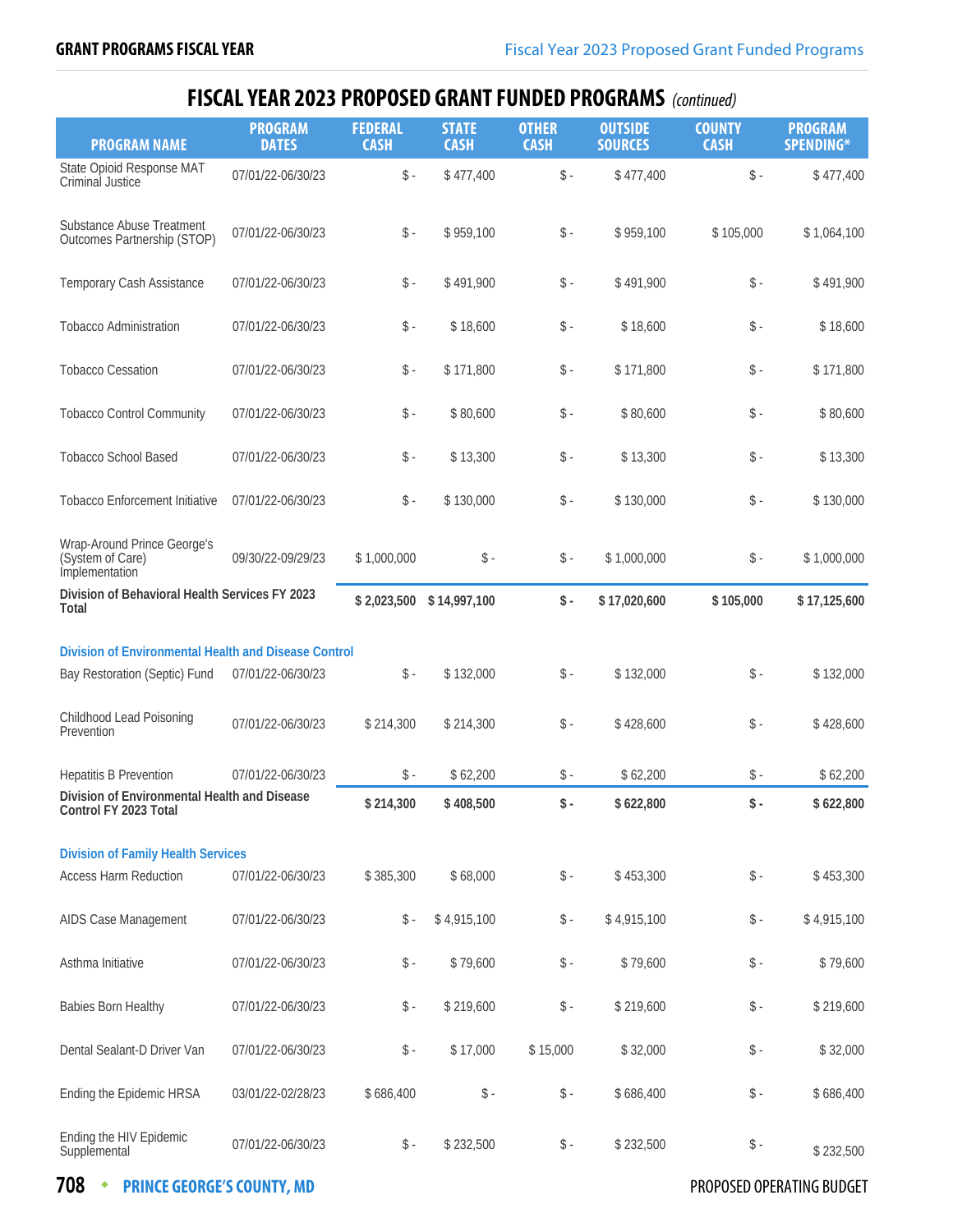| <b>PROGRAM NAME</b>                                 | <b>PROGRAM</b><br><b>DATES</b> | <b>FEDERAL</b><br><b>CASH</b> | <b>STATE</b><br><b>CASH</b> | <b>OTHER</b><br><b>CASH</b> | <b>OUTSIDE</b><br><b>SOURCES</b> | <b>COUNTY</b><br><b>CASH</b> | <b>PROGRAM</b><br>SPENDING* |
|-----------------------------------------------------|--------------------------------|-------------------------------|-----------------------------|-----------------------------|----------------------------------|------------------------------|-----------------------------|
| Fee for Service                                     | 07/01/22-06/30/23              | $\$ -                         | $\$ -                       | \$40,000                    | \$40,000                         | $\$ -                        | \$40,000                    |
| Hepatitis B & C Care                                | 07/01/22-06/30/23              | $\$ -                         | \$12,400                    | $\$ -                       | \$12,400                         | $\$ -                        | \$12,400                    |
| HIV Pre-Exposure Prophylaxis                        | 07/01/22-06/30/23              | $\$ -                         | \$400,000                   | $\mathsf{\$}$ -             | \$400,000                        | $\$ -                        | \$400,000                   |
| <b>HIV Prevention Services</b>                      | 07/01/22-06/30/23              | \$929,000                     | $\mathsf{\$}$ -             | $\mathsf{\$}$ .             | \$929,000                        | $\$ -                        | \$929,000                   |
| Immunization Action Grant                           | 07/01/22-06/30/23              | $\$ -                         | \$215,300                   | \$80,000                    | \$295,300                        | $\$ -                        | \$295,300                   |
| Implement Ending the<br>Epidemic                    | 07/01/22-06/30/23              | \$1,638,100                   | $\$ -                       |                             | \$1,638,100                      | $\$ -                        | \$1,638,100                 |
| Oral Disease and Injury<br>Prevention               | 07/01/22-06/30/23              | $\$ -                         | \$43,000                    | $\mathsf{\$}$ .             | \$43,000                         | $\$ -                        | \$43,000                    |
| Personal Responsibility<br>Education                | 07/01/22-06/30/23              | $\$ -                         | \$67,400                    | $\$ -                       | \$67,400                         | $\$ -                        | \$67,400                    |
| Reproductive Health                                 | 07/01/22-06/30/23              | $\$ -                         | \$640,000                   | \$80,000                    | \$720,000                        | $\$ -                        | \$720,000                   |
| School Based Wellness Center<br><b>PGCPS</b>        | 07/01/22-06/30/23              | $\$ -                         | $\$ -                       | \$850,000                   | \$850,000                        | $\$ -                        | \$850,000                   |
| School Based Wellness Center<br>(MSDE)              | 07/01/22-06/30/23              | $\$ -                         | \$343,100                   | $\$ -                       | \$343,100                        | $\$ -                        | \$343,100                   |
| STD Caseworker                                      | 07/01/22-06/30/23              | \$164,600                     | \$958,700                   | $\mathsf S$ -               | \$1,123,300                      | $\$ -                        | \$1,123,300                 |
| Surveillance and Quality<br>Improvement             | 07/01/22-06/30/23              | $\mathsf{\$}$ -               | \$113,100                   | $\mathsf{\$}$ .             | \$113,100                        | $\$ -                        | \$113,100                   |
| TB Control Cooperative<br>Agreement                 | 07/01/22-06/30/23              | \$212,200                     | \$30,000                    | $\$ -                       | \$242,200                        | $\$ -                        | \$242,200                   |
| WIC Breast Feeding Peer<br>Counseling               | 07/01/22-06/30/23              | $\mathsf S$ -                 | \$194,600                   | $\$ -                       | \$194,600                        | $\$ -                        | \$194,600                   |
| Women, Infants & Children<br>(WIC)                  | 07/01/22-06/30/23              | $\mathsf{\$}$ -               | \$2,381,700                 | $\$ -                       | \$2,381,700                      | $\$ -                        | \$2,381,700                 |
| Division of Family Health<br>Services FY 2023 Total |                                | \$4,015,600                   | \$10,931,100                | \$1,065,000                 | \$16,011,700                     | $\$ -                        | \$16,011,700                |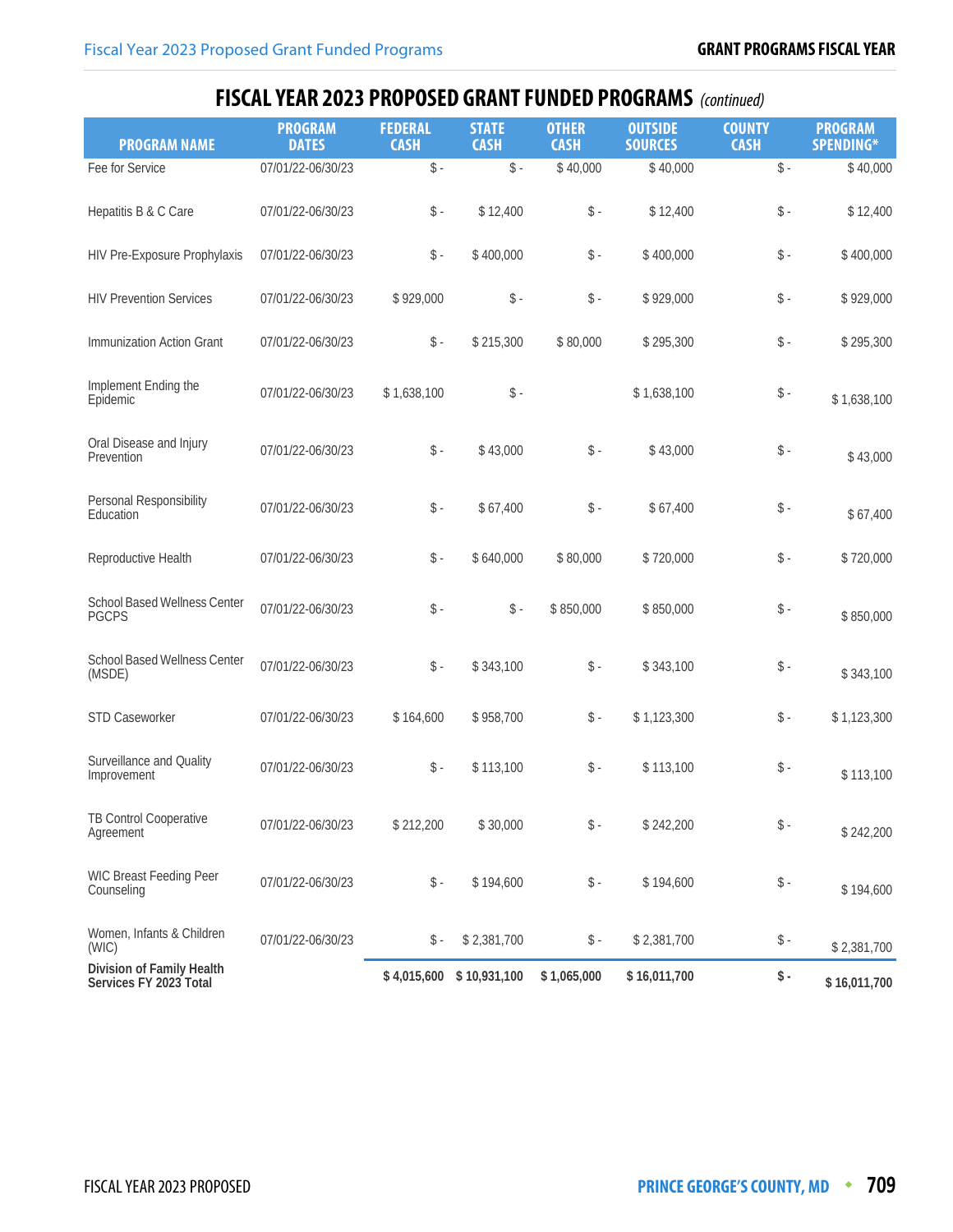| <b>PROGRAM NAME</b>                                                | <b>PROGRAM</b><br><b>DATES</b> | <b>FEDERAL</b><br><b>CASH</b> | <b>STATE</b><br><b>CASH</b> | <b>OTHER</b><br><b>CASH</b> | <b>OUTSIDE</b><br><b>SOURCES</b> | <b>COUNTY</b><br><b>CASH</b> | <b>PROGRAM</b><br><b>SPENDING*</b> |
|--------------------------------------------------------------------|--------------------------------|-------------------------------|-----------------------------|-----------------------------|----------------------------------|------------------------------|------------------------------------|
| <b>Division of Health and Wellness</b>                             |                                |                               |                             |                             |                                  |                              |                                    |
| Administrative Care<br>Coordination Grant-Expansion                | 07/01/22-06/30/23              | \$625,800                     | \$628,800                   | $\$ -                       | \$1,254,600                      | $\$ -                        | \$1,254,600                        |
| Adult Evaluation and Review<br><b>Services</b>                     | 07/01/22-06/30/23              | $\$ -                         | \$981,900                   | $\$ -                       | \$981,900                        | $\$ -                        | \$981,900                          |
| Assistance in Community<br><b>Integration Services</b>             | 07/01/22-06/30/23              | $\$ -                         | \$358,900                   | $\$ -                       | \$358,900                        | \$317,300                    | \$676,200                          |
| Diabetes, Heart Disease and<br><b>Stroke</b>                       | 10/01/21-09/30/22              | \$2,733,200                   | $\$ -                       | $\mathsf{\$}$ .             | \$2,733,200                      | $\$ -                        | \$2,733,200                        |
| <b>General Medical Assistance</b><br>Transportation                | 07/01/22-06/30/23              | \$1,936,700                   | \$1,889,000                 | $\frac{1}{2}$ -             | \$3,825,700                      | $\$ -                        | \$3,825,700                        |
| Improving Reproductive and<br>Maternal Health                      | 07/01/21-06/30/22              | $\$ -                         | \$187,400                   | $\$ -                       | \$187,400                        | $\$ -                        | \$187,400                          |
| <b>MCHP Eligibility</b><br>Determination-PWC                       | 07/01/22-06/30/23              | \$1,448,100                   | \$485,500                   | $\frac{1}{2}$ -             | \$1,933,600                      | \$-                          | \$1,933,600                        |
| Division of Health and Wellness FY 2023 Total                      |                                | \$6,743,800                   | \$4,531,500                 | $\mathsf{\$}$ .             | \$11,275,300                     | \$317,300                    | \$11,592,600                       |
|                                                                    |                                |                               |                             |                             |                                  |                              |                                    |
| <b>Office of the Health Officer</b><br>Cities Readiness Initiative | 07/01/22-06/30/23              | \$131,200                     | $\$ -                       | $\$ -                       | \$131,200                        | $\$ -                        | \$131,200                          |
| Community Health Integration<br>Service System Program             | 08/31/22-08/30/23              | \$2,999,900                   | $\$ -                       | $\mathsf{\$}$ .             | \$2,999,900                      | $\$ -                        | \$2,999,900                        |
| COVID-19 Public Health<br>Workforce Supplemental<br>Funding        | 07/01/22-06/30/23              | \$2,373,200                   | $\$ -                       | $\mathsf{\$}$ -             | \$2,373,200                      | $\$ -                        | \$2,373,200                        |
| Health Literacy for COVID<br>CARES                                 | 07/01/22-06/30/23              | \$3,871,600                   | $\$ -                       | $\mathsf{\$}$ -             | \$3,871,600                      | $\mathsf{\$}$ -              | \$3,871,600                        |
| Maryland Medical Assistance<br>Program                             | 07/01/22-06/30/23              | $\mathsf S$ -                 | $\$ -                       | \$75,000                    | \$75,000                         | $\$ -                        | \$75,000                           |
| <b>Medical Reserve</b>                                             | 07/01/22-06/30/23              | $\$ -                         | $\$ -                       | \$10,000                    | \$10,000                         | $\$ -                        | \$10,000                           |
| <b>Promoting Positive Outcomes</b><br>for Infants & Toddlers       | 07/01/22-06/30/23              | $\$ -                         | \$75,000                    | $\mathsf{\$}$ -             | \$75,000                         | $\$ -                        | \$75,000                           |
| <b>Public Health Emergency</b><br>Preparedness                     | 07/01/22-06/30/23              | \$508,200                     | $\$ -                       | $\mathsf{\$}$ -             | \$508,200                        | \$ -                         | \$508,200                          |
| Office of the Health Officer FY 2023 Total                         |                                | \$9,884,100                   | \$75,000                    | \$85,000                    | \$10,044,100                     | \$-                          | \$10,044,100                       |
| HEALTH DEPARTMENT FY 2023 Total                                    |                                | \$22,881,300                  | \$30,943,200                | \$1,150,000                 | \$54,974,500                     | \$422,300                    | \$55,396,800                       |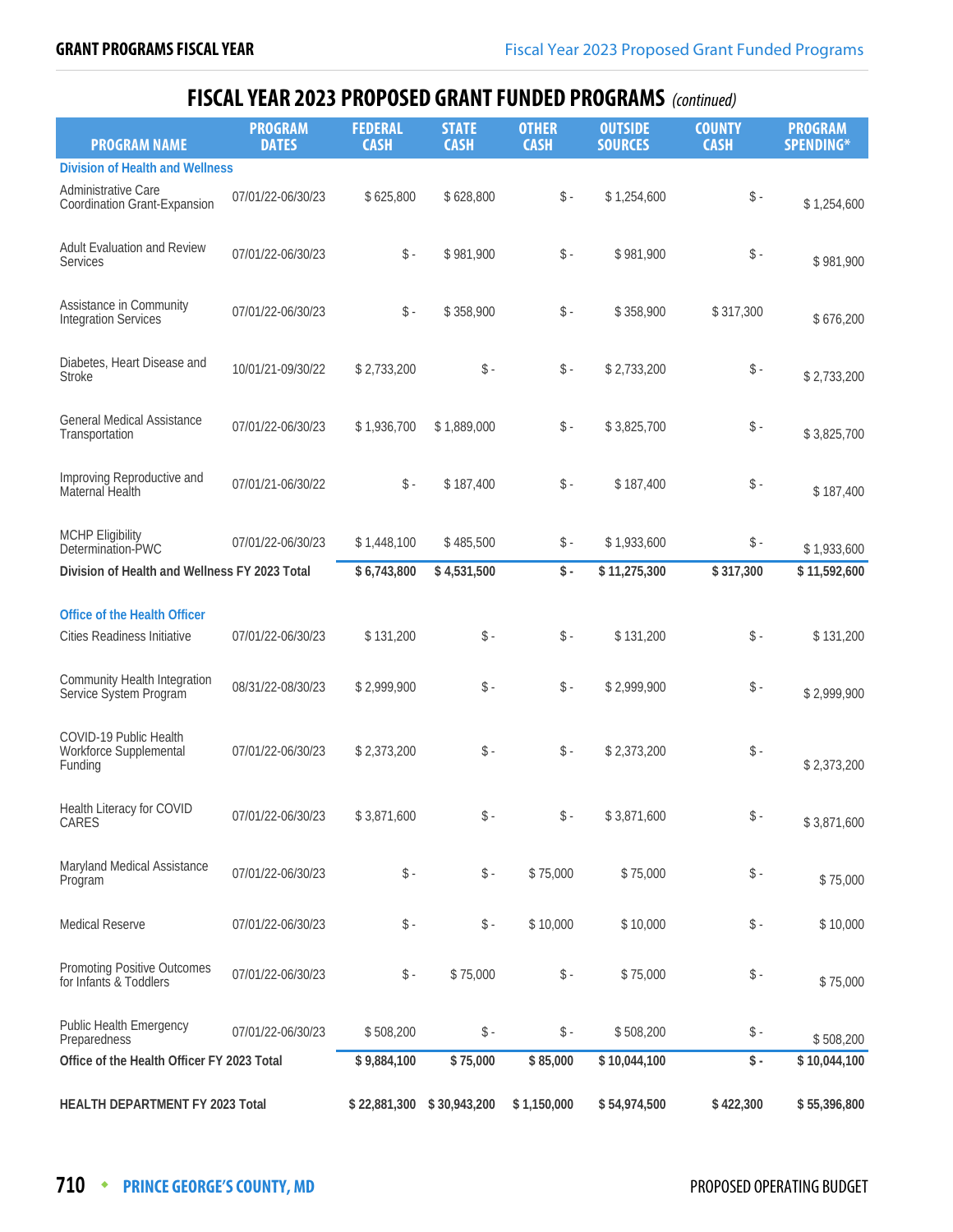| <b>PROGRAM NAME</b>                                                                                       | <b>PROGRAM</b><br><b>DATES</b> | <b>FEDERAL</b><br><b>CASH</b> | <b>STATE</b><br><b>CASH</b> | <b>OTHER</b><br><b>CASH</b> | <b>OUTSIDE</b><br><b>SOURCES</b> | <b>COUNTY</b><br><b>CASH</b> | <b>PROGRAM</b><br><b>SPENDING*</b> |
|-----------------------------------------------------------------------------------------------------------|--------------------------------|-------------------------------|-----------------------------|-----------------------------|----------------------------------|------------------------------|------------------------------------|
| DEPARTMENT OF SOCIAL SERVICES                                                                             |                                |                               |                             |                             |                                  |                              |                                    |
|                                                                                                           |                                |                               |                             |                             |                                  |                              |                                    |
| <b>Child, Adult and Family Services Division</b><br>Child Advocacy Center Mental<br>Health and Technology | 10/01/22-9/30/23               | $\$ -                         | \$130,000                   | $\mathsf{\$}$ .             | \$130,000                        | $\$ -                        | \$130,000                          |
| Child Advocacy Support<br>Services                                                                        | 07/01/22-06/30/23              | $\$ -                         | \$12,500                    | $\mathsf{\$}$ .             | \$12,500                         | $\$ -                        | \$12,500                           |
| <b>Child Protective Services</b><br><b>Clearance Screening</b>                                            | 07/01/22-06/30/23              | $\$ -                         | $\$ -                       | \$125,000                   | \$125,000                        | $\$ -                        | \$125,000                          |
| Interagency Family<br>Preservation                                                                        | 07/01/22-06/30/23              | \$1,065,000                   | $\$ -                       | $\mathsf{\$}$ .             | \$1,065,000                      | $\$ -                        | \$1,065,000                        |
| Multi-Disciplinary Team<br>Training                                                                       | 10/01/22-9/30/23               | \$15,000                      | $\$ -                       | $\updownarrow$ .            | \$15,000                         | $\$ -                        | \$15,000                           |
| Child, Adult and Family Services Division FY 2023<br>Total                                                |                                | \$1,080,000                   | \$142,500                   | \$125,000                   | \$1,347,500                      | $\frac{1}{2}$ .              | \$1,347,500                        |
|                                                                                                           |                                |                               |                             |                             |                                  |                              |                                    |
| <b>Community Programs Division</b>                                                                        |                                |                               |                             |                             |                                  |                              |                                    |
| Continuum of Care (CoC)<br>Planning Project-1                                                             | 07/01/22-06/30/23              | \$184,200                     | $\$ -                       | $\$ -                       | \$184,200                        | $\$ -                        | \$184,200                          |
| <b>Coordinated Entry</b>                                                                                  | 07/01/22-06/30/23              | \$280,000                     | $\$ -                       | $\mathsf{\$}$ .             | \$280,000                        | $\$ -                        | \$280,000                          |
| <b>Disparities in Social</b><br>Determinants                                                              | 07/01/22-06/30/23              | $\$ -                         | \$200,000                   | $\$ -                       | \$200,000                        | $\$ -                        | \$200,000                          |
| <b>Emergency Food and Shelter</b><br>(FEMA)                                                               | varies                         | \$150,000                     | $\$ -                       | $\mathsf{\$}$ .             | \$150,000                        | $\$ -                        | \$150,000                          |
| <b>Emergency Housing Program</b>                                                                          | 03/01/22-06/30/23              | $\mathsf{\$}$ -               | \$2,417,300                 | $\mathsf{\$}$ .             | \$2,417,300                      | $\$ -                        | \$2,417,300                        |
| Homeless Management<br>Information System                                                                 | 10/01/22-09/30/23              | \$85,000                      | $\mathsf{\$}$ -             | $\mathsf S$ -               | \$85,000                         | $\$ -                        | \$85,000                           |
| <b>Homelessness Solutions</b>                                                                             | 07/01/22-06/30/23              | $\mathsf S$ -                 | \$984,800                   | $\mathsf S$ -               | \$984,800                        | $\mathsf S$ -                | \$984,800                          |
| Homeless Youth<br><b>Demonstration Project</b>                                                            | 10/01/22-09/30/23              | \$1,200,000                   | $\$ -                       | $\$ -                       | \$1,200,000                      | $\$ -                        | \$1,200,000                        |
| Low Income Household Water<br>Assistance Program                                                          | 07/01/22-06/30/23              | \$220,800                     | $\$ -                       | \$-                         | \$220,800                        | $\$ -                        | \$220,800                          |
| Maryland Emergency Food<br>Program                                                                        | 07/01/22-06/30/23              | $\$ -                         | \$30,000                    | $\mathsf S$ -               | \$30,000                         | $\$ -                        | \$30,000                           |
| Office of Home Energy<br>Programs (MEAP & EUSP)                                                           | 07/01/22-06/30/23              | \$1,625,000                   | $\$ -                       | $\mathsf{\$}$ .             | \$1,625,000                      | $\$ -                        | \$1,625,000                        |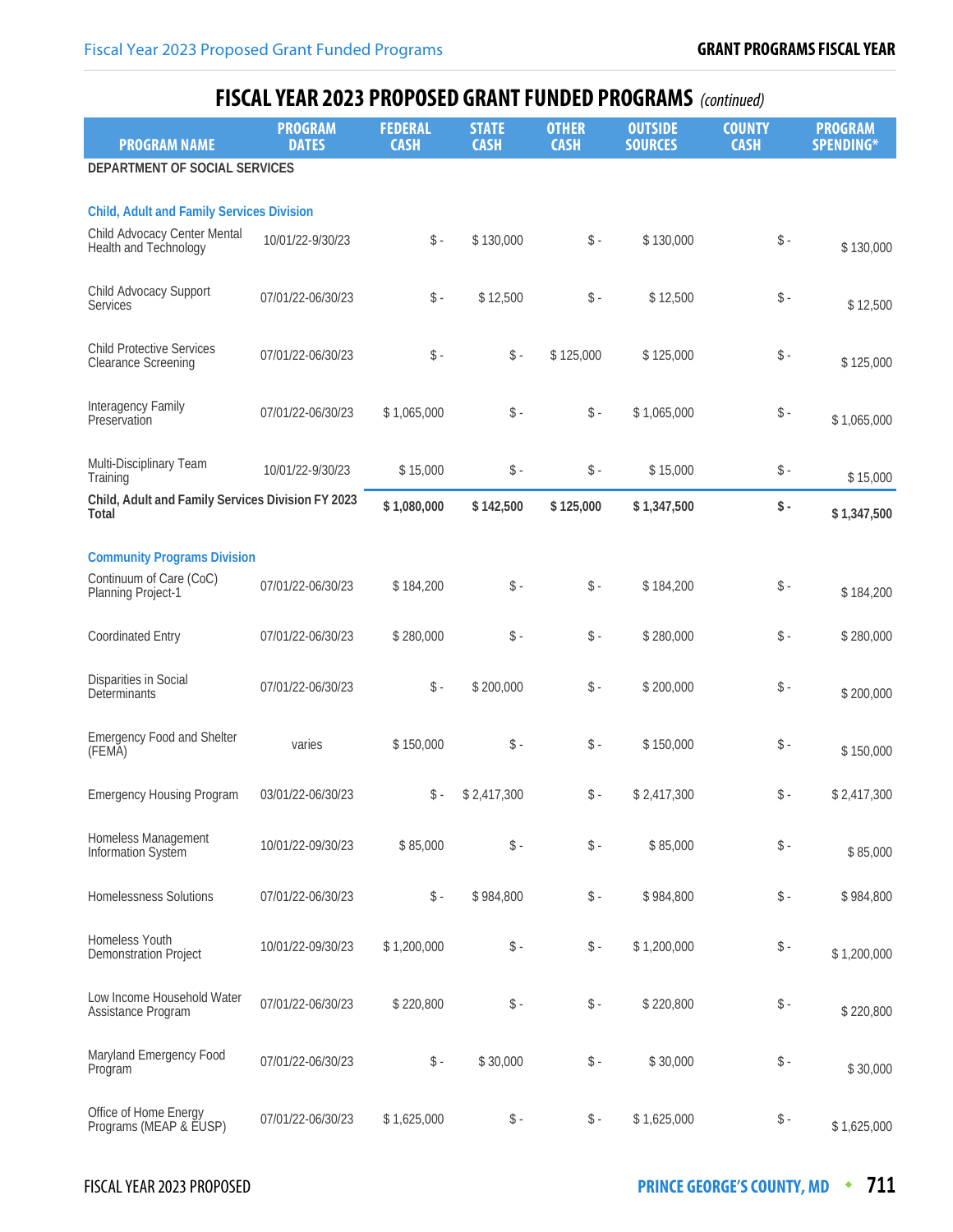| <b>PROGRAM NAME</b>                                                                                                                                                                                                                                        | <b>PROGRAM</b><br><b>DATES</b>         | <b>FEDERAL</b><br><b>CASH</b>  | <b>STATE</b><br><b>CASH</b>  | <b>OTHER</b><br><b>CASH</b> | <b>OUTSIDE</b><br><b>SOURCES</b> | <b>COUNTY</b><br><b>CASH</b> | <b>PROGRAM</b><br><b>SPENDING*</b> |
|------------------------------------------------------------------------------------------------------------------------------------------------------------------------------------------------------------------------------------------------------------|----------------------------------------|--------------------------------|------------------------------|-----------------------------|----------------------------------|------------------------------|------------------------------------|
| Permanent Housing Program<br>for People with Disabilities<br>(HELP)                                                                                                                                                                                        | 07/01/22-06/30/23                      | \$641,000                      | $\mathsf{\$}$ .              | $\mathsf{\$}$ .             | \$641,000                        | $\$ -                        | \$641,000                          |
| Office of Strategic Partnerships<br>and Community Solutions                                                                                                                                                                                                | 07/01/22-06/30/23                      | $\mathsf{\$}$ .                | $\mathsf{\$}$ .              | \$2,347,800                 | \$2,347,800                      | \$740,600                    | \$3,088,400                        |
| <b>Transitional Center for Men</b><br>(Prince George's House)                                                                                                                                                                                              | 10/01/22-09/30/23                      | \$299,600                      | $\$ -                        | \$ -                        | \$299,600                        | \$-                          | \$299,600                          |
| <b>Transitional Housing Program</b>                                                                                                                                                                                                                        | 10/01/22-09/30/23                      | \$657,000                      | $\mathsf{\$}$ .              | $\mathsf{\$}$ .             | \$657,000                        | $\mathsf{\$}$ .              | \$657,000                          |
| <b>Community Programs Division FY 2023 Total</b>                                                                                                                                                                                                           |                                        | \$5,342,600                    | \$3,632,100                  | \$2,347,800                 | \$11,322,500                     | \$740,600                    | \$12,063,100                       |
| <b>Family Investment Administration Division</b><br>Affordable Care Act-Connector<br>Program<br><b>Family Investment</b><br>Administration (FIA)<br>Temporary Administrative<br>Support<br>Food Stamp Employment and<br><b>Training/Able Bodied Adults</b> | 07/01/22-06/30/23<br>07/01/22-06/30/23 | \$1,580,000<br>$\mathsf{\$}$ - | $\mathsf{\$}$ .<br>\$550,000 | $\mathsf{\$}$ .<br>\$ -     | \$1,580,000<br>\$550,000         | $\mathsf{\$}$ .<br>$\$ -     | \$1,580,000<br>\$550,000           |
| Without Dependent<br>Supplemental Nutrition<br>Assistance Program ((FSET/<br>ABAWD/SNAP)                                                                                                                                                                   | 10/01/22-09/30/23                      | \$166,400                      | $\mathsf{\$}$ -              | \$ -                        | \$166,400                        | $\mathsf{\$}$ .              | \$166,400                          |
| Foster Youth Summer<br>Employment                                                                                                                                                                                                                          | 07/01/22-06/30/23                      | $\mathsf{\$}$ .                | \$100,000                    | $\mathbb{S}$ -              | \$100,000                        | $\mathsf{\$}$ .              | \$100,000                          |
| Welfare Reform-Work<br>Opportunities/Block Grant<br>Funds Programs 02,08,10)                                                                                                                                                                               | 07/01/22-06/30/23                      | \$4,516,400                    | $\mathsf{\$}$ .              | $\mathsf{\$}$ .             | \$4,516,400                      | $\$ -                        | \$4,516,400                        |
| Family Investment Administration Division FY<br>2023 Total                                                                                                                                                                                                 |                                        | \$6,262,800                    | \$650,000                    | \$-                         | \$6,912,800                      | \$-                          | \$6,912,800                        |
| <b>DEPARTMENT OF SOCIAL SERVICES FY 2023</b><br>Total                                                                                                                                                                                                      |                                        | \$12,685,400                   | \$4,424,600                  | \$2,472,800                 | \$19,582,800                     | \$740,600                    | \$20,323,400                       |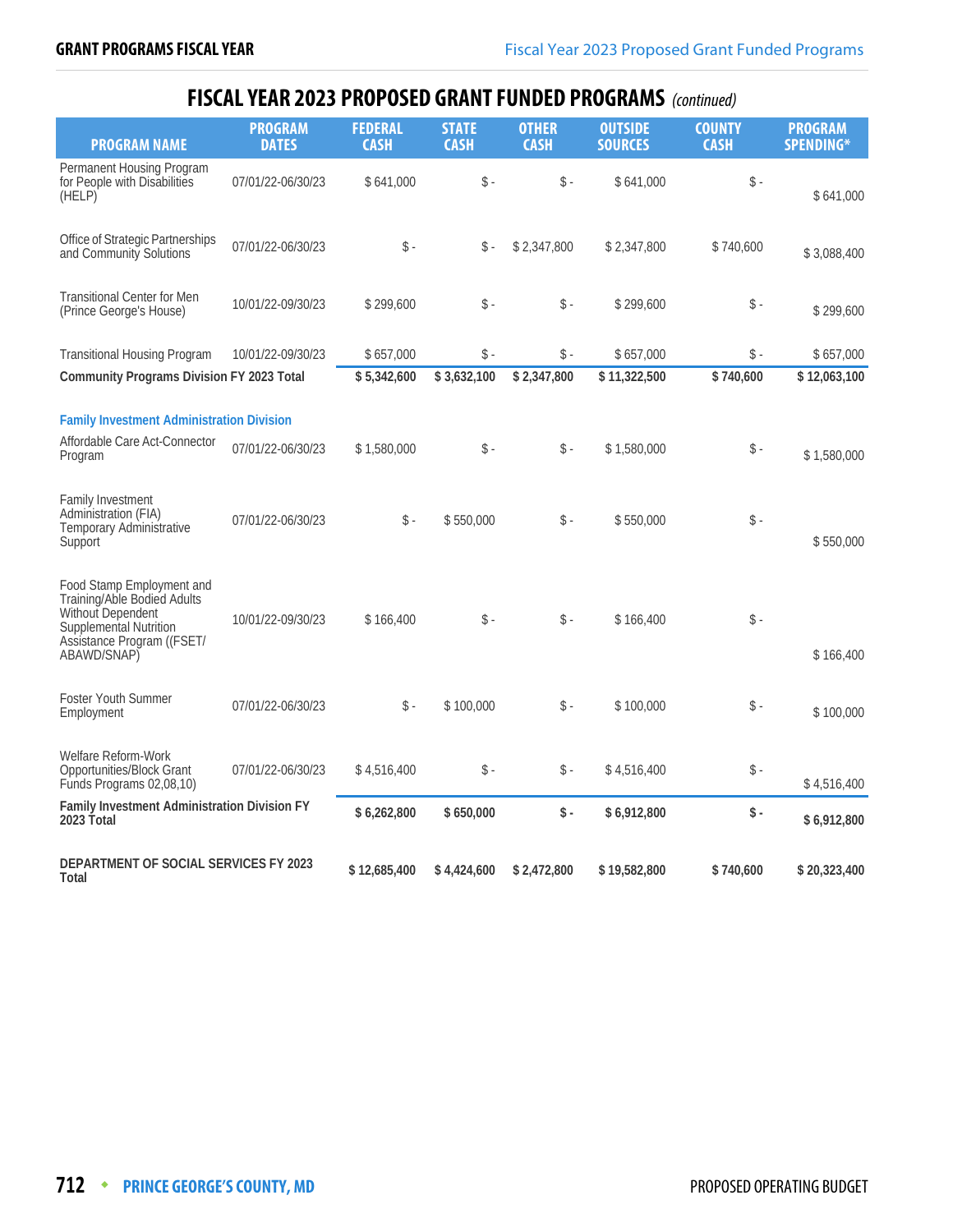| <b>PROGRAM NAME</b>                                                          | <b>PROGRAM</b><br><b>DATES</b> | <b>FEDERAL</b><br><b>CASH</b> | <b>STATE</b><br><b>CASH</b> | <b>OTHER</b><br><b>CASH</b> | <b>OUTSIDE</b><br><b>SOURCES</b> | <b>COUNTY</b><br><b>CASH</b> | <b>PROGRAM</b><br><b>SPENDING*</b> |
|------------------------------------------------------------------------------|--------------------------------|-------------------------------|-----------------------------|-----------------------------|----------------------------------|------------------------------|------------------------------------|
| INFRASTRUCTURE AND DEVELOPMENT                                               |                                |                               |                             |                             |                                  |                              |                                    |
|                                                                              |                                |                               |                             |                             |                                  |                              |                                    |
| DEPARTMENT OF PUBLIC WORKS AND TRANSPORTATION                                |                                |                               |                             |                             |                                  |                              |                                    |
| Local Bus Capital Grant                                                      | 07/01/22-06/30/23              | $\mathsf{\$}$ .               | \$400,000                   | $\mathsf S$ -               | \$400,000                        | \$100,000                    | \$500,000                          |
| Rideshare Program                                                            | 07/01/22-06/30/23              | $\$ -                         | \$269,100                   | $\mathsf{\$}$ .             | \$269,100                        | $\$ -                        | \$269,100                          |
| Statewide Specialized<br><b>Transportation Assistance</b><br>Program (SSTAP) | 07/01/22-06/30/23              | \$ -                          | \$332,800                   | \$-                         | \$332,800                        | \$17,500                     | \$350,300                          |
| DEPARTMENT OF PUBLIC WORKS and<br><b>TRANSPORTATION FY 2023 Total</b>        |                                | \$-                           | \$1,001,900                 | $\mathsf{\$}$ .             | \$1,001,900                      | \$117,500                    | \$1,119,400                        |
|                                                                              |                                |                               |                             |                             |                                  |                              |                                    |
| DEPARTMENT OF HOUSING AND COMMUNITY DEVELOPMENT                              |                                |                               |                             |                             |                                  |                              |                                    |
| <b>Housing and Community Development Division</b>                            |                                |                               |                             |                             |                                  |                              |                                    |
| <b>Community Development</b><br>Block Grant (CDBG)<br>Entitlement            | 10/1/22-09/30/23               | \$5,227,000                   | $\$ -                       | $\mathsf S$ -               | \$5,227,000                      | $\$ -                        | \$5,227,000                        |
| <b>CDBG Single Family Rehab</b><br>Revolving Loan Program<br>Income          | 10/1/22-09/30/23               | $\mathsf{\$}$ .               | $\$ -                       | \$470,000                   | \$470,000                        | $\$ -                        | \$470,000                          |
| <b>Emergency Solutions Grant</b><br>(ESG)                                    | 10/1/22-09/30/23               | \$441,900                     | $\mathsf{\$}$ -             | $\mathsf{\$}$ -             | \$441,900                        | $\$ -                        | \$441,900                          |
| Maryland National Mortgage<br>Settlement Program (MDNMS)<br>Program Income   | 07/01/22-06/30/23              | $\mathsf{\$}$ .               | $\$ -                       | \$242,400                   | \$242,400                        | $\$ -                        | \$242,400                          |
| Neighborhood Conservation<br>Initiative (NCI) Program<br>Income              | 07/01/22-06/30/23              | $\mathsf{\$}$ .               | $\mathsf{\$}$ -             | \$25,600                    | \$25,600                         | $\mathsf S$ -                | \$25,600                           |
| Neighborhood Stabilization<br>Program (NSP) Program<br>Income                | 07/01/22-06/30/23              | $\$ -                         | $\$ -                       | \$64,600                    | \$64,600                         | $\$ -                        | \$64,600                           |
| Housing and Community Development Division<br>FY 2023 Total                  |                                | \$5,668,900                   | $\$ -                       | \$802,600                   | \$6,471,500                      | $\$ -                        | \$6,471,500                        |
|                                                                              |                                |                               |                             |                             |                                  |                              |                                    |
| <b>Housing Development Division</b>                                          |                                |                               |                             |                             |                                  |                              |                                    |
| Home Investment Partnership<br>(HOME)                                        | 10/1/22-09/30/23               | \$2,094,800                   | $\$ -                       | $\$ -                       | \$2,094,800                      | $\$ -                        | \$2,094,800                        |
| HOME Loan Program Income                                                     | 10/1/22-09/30/23               | \$1,064,100                   | \$ -                        | \$ -                        | \$1,064,100                      | $\$ -                        | \$1,064,100                        |
| Housing Development Division FY 2023 Total                                   |                                | \$3,158,900                   | $\sqrt{\frac{4}{1}}$        | $\sqrt{$}$ -                | \$3,158,900                      | $\sqrt{\frac{2}{1}}$         | \$3,158,900                        |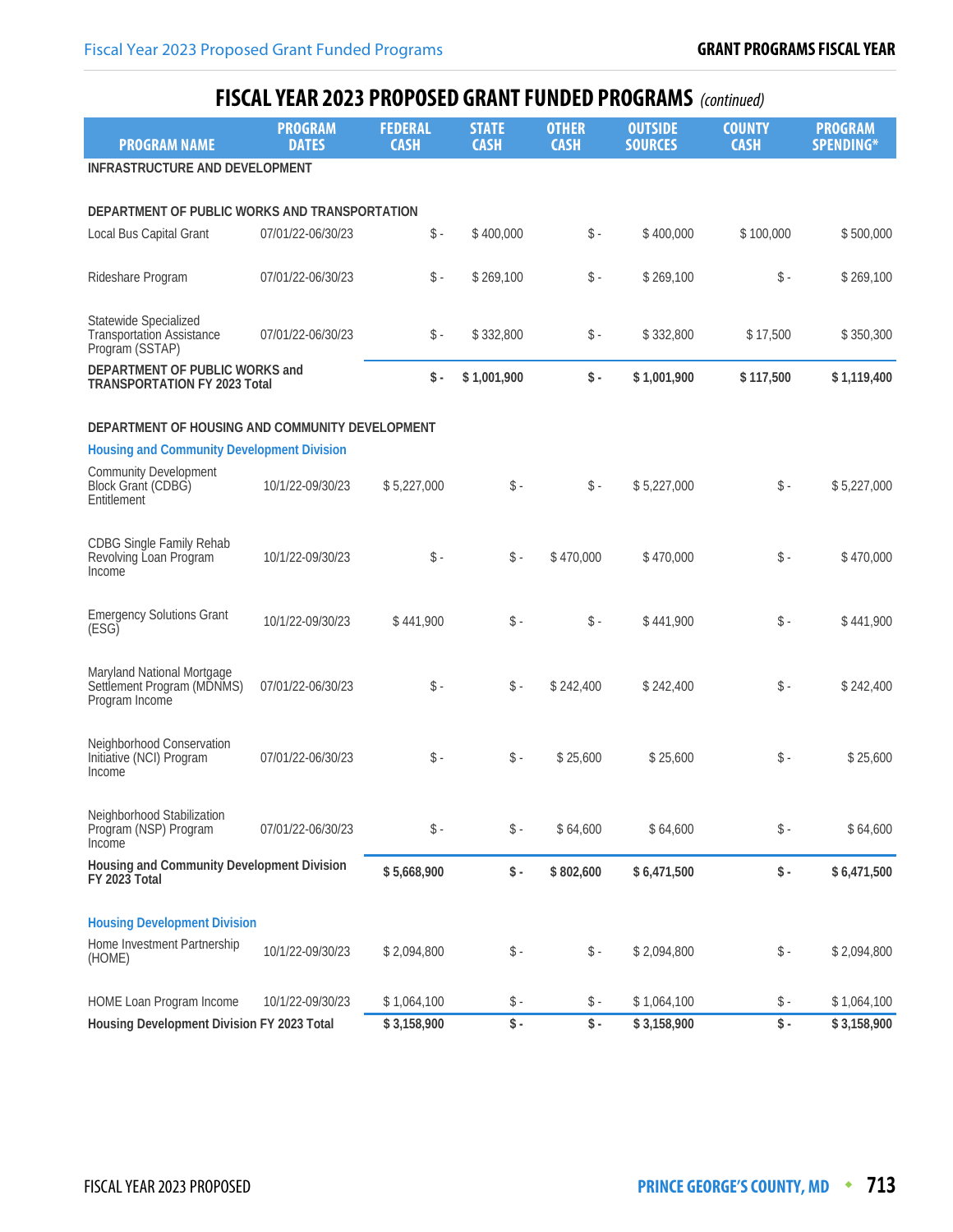| <b>PROGRAM NAME</b>                                                                   | <b>PROGRAM</b><br><b>DATES</b> | <b>FEDERAL</b><br><b>CASH</b> | <b>STATE</b><br><b>CASH</b> | <b>OTHER</b><br><b>CASH</b> | <b>OUTSIDE</b><br><b>SOURCES</b> | <b>COUNTY</b><br><b>CASH</b> | <b>PROGRAM</b><br><b>SPENDING*</b> |
|---------------------------------------------------------------------------------------|--------------------------------|-------------------------------|-----------------------------|-----------------------------|----------------------------------|------------------------------|------------------------------------|
| <b>Redevelopment Division</b>                                                         |                                |                               |                             |                             |                                  |                              |                                    |
| <b>CDBG: Pathways to Purchase</b><br>Program                                          | 10/1/22-09/30/23               | \$361,300                     | $\$ -                       | $\mathsf S$ -               | \$361,300                        | \$-                          | \$361,300                          |
| Redevelopment Division FY 2023 Total                                                  |                                | \$361,300                     | $\$ -                       | $\$ -                       | \$361,300                        | $\$ -                        | \$361,300                          |
| HOUSING AND COMMUNITY DEVELOPMENT FY<br>2023 Total                                    |                                | \$9,189,100                   | $\$ -                       | \$802,600                   | \$9,991,700                      | \$-                          | \$9,991,700                        |
| <b>HOUSING AUTHORITY</b>                                                              |                                |                               |                             |                             |                                  |                              |                                    |
| <b>Housing Assistance Division</b>                                                    |                                |                               |                             |                             |                                  |                              |                                    |
| <b>Conventional Public Housing</b>                                                    | 10/1/22-09/30/23               | \$2,659,500                   | $\$ -                       | $\mathsf{\$}$ -             | \$2,659,500                      | \$-                          | \$2,659,500                        |
| Coral Gardens                                                                         | 10/1/22-09/30/23               | \$129,400                     | $\$ -                       |                             | \$129,400                        | $\$ -                        | \$129,400                          |
| Homeownership - Marcy<br>Avenue                                                       | 10/1/22-09/30/23               | \$13,500                      | $\$ -                       | $\mathsf{\$}$ -             | \$13,500                         | \$-                          | \$13,500                           |
| Public Housing Modernization/<br>Capital Fund                                         | 10/1/22-09/30/23               | \$158,400                     | $\$ -                       | $\mathsf S$ -               | \$158,400                        | \$-                          | \$158,400                          |
| Housing Assistance Division FY 2023 Total                                             |                                | \$2,960,800                   | $\mathsf{\$}$ .             | $\mathsf S$ -               | \$2,960,800                      | $\frac{1}{2}$ .              | \$2,960,800                        |
| <b>Rental Assistance Division</b>                                                     |                                |                               |                             |                             |                                  |                              |                                    |
| <b>Bond Program</b>                                                                   | 07/01/22-06/30/23              | $\mathsf{\$}$ -               | $\hat{\mathbb{S}}$ -        | \$1,947,400                 | \$1,947,400                      | $\$ -                        | \$1,947,400                        |
| Family Self - Sufficiency<br>Program (FSS)                                            | 10/1/22-09/30/23               | \$138,000                     | $\$ -                       | $\$ -                       | \$138,000                        | $\$ -                        | \$138,000                          |
| Section 8 Housing Choice<br>Voucher (HCV)                                             | 10/1/22-09/30/23               | \$91,296,100                  | $\$ -                       | \$ -                        | \$91,296,100                     | $\mathsf{\$}$ .              | \$91,296,100                       |
| Rental Assistance Division FY 2023 Total                                              |                                | \$91,434,100                  | \$-                         | \$1,947,400                 | \$93,381,500                     | $\mathsf S$ -                | \$93,381,500                       |
| Housing Authority FY 2023 Total                                                       |                                | \$94,394,900                  | \$-                         | \$1,947,400                 | \$96,342,300                     | $\mathsf{\$}$ .              | \$96,342,300                       |
| DEPARTMENT OF HOUSING AND COMMUNITY<br>DEVELOPMENT/HOUSING AUTHORITY FY 2023<br>Total |                                | \$103,584,000                 | \$-                         | \$2,750,000                 | \$106,334,000                    | $\mathsf{\$}$ .              | \$106,334,000                      |
| NON-DEPARTMENTAL                                                                      |                                |                               |                             |                             |                                  |                              |                                    |
| Public/Private Partnership<br>Initiative                                              |                                | $\$ -                         | $\frac{1}{2}$ -             | \$1,000,000                 | \$1,000,000                      | $\mathsf{\$}$ .              | \$1,000,000                        |
| Unanticipated Grant Awards/<br>Interim Appropriations                                 |                                | $\frac{1}{2}$                 | $\$ -                       | \$8,000,000                 | \$8,000,000                      | $\mathsf{\$}$ .              | \$8,000,000                        |
| NON-DEPARTMENTAL FY 2023 Total                                                        |                                | $\mathsf{\$}$ .               | \$-                         | \$9,000,000                 | \$9,000,000                      | $\$ -                        | \$9,000,000                        |
| TOTAL FY 2023 GRANTS                                                                  |                                | \$155,657,300                 |                             | \$56,627,400 \$17,285,900   | \$229,570,600                    | \$3,512,900                  | \$233,083,500                      |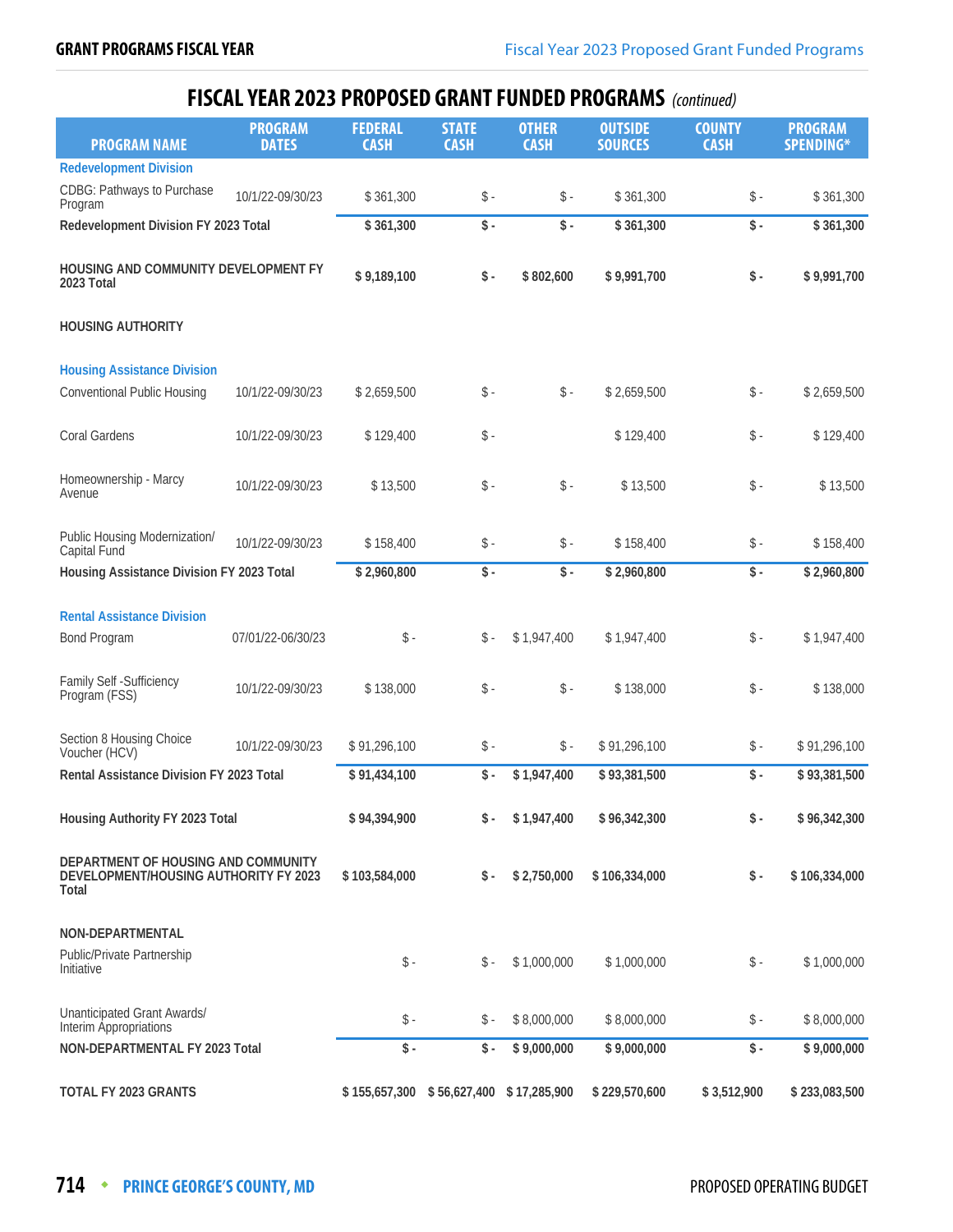#### <span id="page-18-0"></span>**AMERICAN RESCUE PLAN ACT**

#### **Introduction**

Congress passed the American Rescue Plan Act of 2021 (ARPA) in March 2021 to aid in the economic recovery and emergency response to COVID-19. This law established the Coronavirus State Fiscal Recovery Fund and the Coronavirus Local Fiscal Recovery Fund, which combined make up the Coronavirus State and Local Fiscal Recovery Funds (SLFRF) program. Furthermore, the law provided support to State, territorial, local and tribal governments in responding to the economic and public health impacts of COVID-19. The U.S. Treasury provided broad guidance for the use of funds so that each jurisdiction may determine how the funds would best address their community needs. In general, funds may be used to:

- **Support public health expenditures**
- Address negative economic impacts caused by the public health emergency
- **IF** Invest in the hardest-hit communities and families
- Replace lost public sector revenue
- **Provide premium pay for essential workers**
- **Invest in water, sewer, and broadband infrastructure**

Prince George's County, Maryland, was awarded \$176.6 million through the Coronavirus Local Fiscal Recovery Funds (SLFRF) Program. Working collaboratively with our community through recommendations of the Prince George's Forward Task Force, the community and the Legislative Branch, the Prince George's County, Maryland American Recovery Plan was introduced and adopted through CR-67-2021. This is a multi-year spending plan and we expect to spend the funding over four years. However, all ARPA funds must be obligated between March 3, 2021, and December 31, 2024 and all obligations must be spent by December 31, 2026.

This section of the budget document summarizes the County's approved Prince George's County, Maryland Recovery Plan programming. For further details, or to review the Prince George's County, Maryland Recovery Plan, please visit our website:

American Rescue Plan Act | Prince George's County, MD (princegeorgescountymd.gov)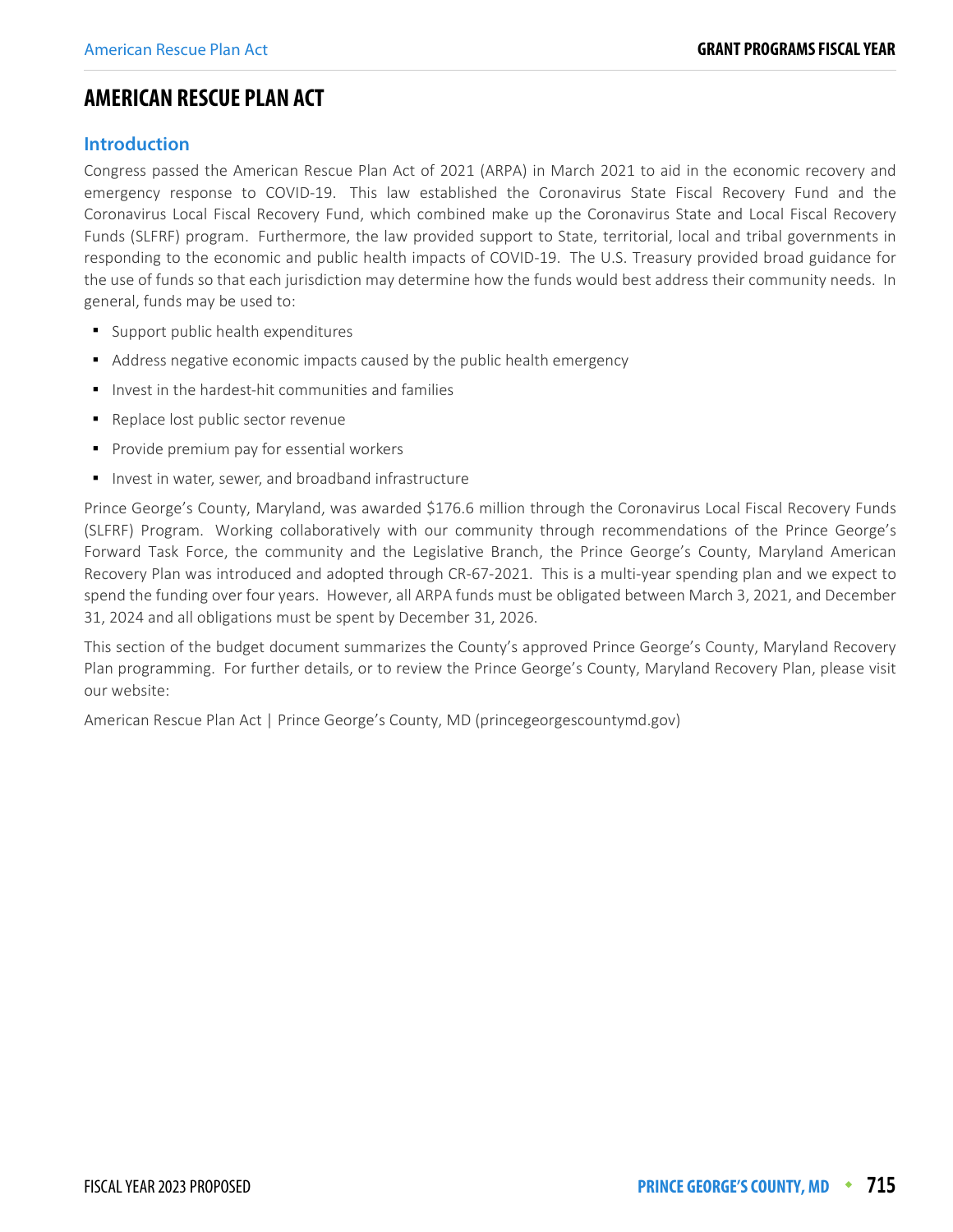|                                                                              |          |                   | AIIIEITU NESCUE FIAII ACC (ANT / GIAIICS FIUGIAIIIS |                     |                     |                |
|------------------------------------------------------------------------------|----------|-------------------|-----------------------------------------------------|---------------------|---------------------|----------------|
|                                                                              |          | <b>FY 2021</b>    | <b>FY 2022</b>                                      | <b>FY 2022 YTD</b>  | <b>FY 2022</b>      |                |
| <b>ARPA PROGRAM USES</b>                                                     |          | <b>ACTUAL</b>     | <b>BUDGET(1)</b>                                    | <b>SPENDING (2)</b> | <b>ESTIMATE (3)</b> | \$ CHG         |
| <b>GENERAL GOVERNMENT</b>                                                    |          |                   |                                                     |                     |                     |                |
| OFFICE OF THE COUNTY EXECUTIVE (101)                                         |          |                   |                                                     |                     |                     |                |
| Non-Profit Food Support                                                      |          | $\$ -             | \$1,000,000                                         | $\$ -               | \$250,000           | \$ (750,000)   |
| Non-Profit Capacity                                                          |          |                   | 3,000,000                                           |                     | 250,000             | (2,750,000)    |
|                                                                              | Subtotal | $\$ -             | \$4,000,000                                         | $\$ -               | \$500,000           | \$ (3,500,000) |
|                                                                              |          |                   |                                                     |                     |                     |                |
| OFFICE OF FINANCE (110)                                                      |          |                   |                                                     |                     |                     |                |
| Administration                                                               |          | $\$ -             | \$241,200                                           |                     | \$30,000            | \$(211,200)    |
| Hazard Pay/Premium Pay                                                       |          |                   |                                                     | 36,920              | 36,900              | 36,900         |
|                                                                              | Subtotal | \$-               | \$241,200                                           | \$36,920            | \$66,900            | \$(174,300)    |
| OFFICE OF COMMUNITY RELATIONS (113)                                          |          |                   |                                                     |                     |                     |                |
| Anti-Violence Program (Gun Violence                                          |          |                   |                                                     |                     |                     |                |
| Reduction)                                                                   |          | $\$ -             | \$1,000,000                                         | \$760,227           | \$760,300           | \$ (239,700)   |
| Hazard Pay/Premium Pay                                                       |          |                   |                                                     | \$53,029            | \$53,000            | \$53,000       |
|                                                                              | Subtotal | $\overline{\$}$ . | \$1,000,000                                         | \$813,256           | \$813,300           | \$(186,700)    |
| OFFICE OF MANAGEMENT AND BUDGET (119)                                        |          |                   |                                                     |                     |                     |                |
| Administration                                                               |          | $\$ -             | \$767,500                                           | $\$ -               | \$15,000            | \$ (752,500)   |
| Hazard Pay/Premium Pay                                                       |          |                   |                                                     | 5,808               | 5,800               | 5,800          |
|                                                                              | Subtotal | $\frac{1}{2}$ .   | \$767,500                                           | \$5,808             | \$20,800            | \$(746,700)    |
|                                                                              |          |                   |                                                     |                     |                     |                |
| <b>BOARD OF LICENSE COMMISSIONERS</b><br>(120)                               |          |                   |                                                     |                     |                     |                |
| Hazard Pay/Premium Pay                                                       |          | $\$ -             | \$ -                                                | \$36,920            | \$36,900            | \$36,900       |
|                                                                              | Subtotal | $\overline{\$}$ - | $\overline{\$}$ -                                   | \$36,920            | \$36,900            | \$36,900       |
| OFFICE OF LAW (121)                                                          |          |                   |                                                     |                     |                     |                |
| Hazard Pay/Premium Pay                                                       |          | $\$ -             | $\$ -                                               | \$26,740            | \$26,700            | \$26,700       |
|                                                                              | Subtotal | $\frac{1}{2}$ .   | $\frac{1}{2}$ .                                     | \$26,740            | \$26,700            | \$26,700       |
|                                                                              |          |                   |                                                     |                     |                     |                |
| OFFICE OF INFORMATION TECHNOLOGY (123)                                       |          |                   |                                                     |                     |                     |                |
| Hazard Pay/Premium Pay                                                       |          | $\mathsf S$ -     | $\hat{\mathbb{S}}$ -                                | \$24,026            | \$24,000            | \$24,000       |
| <b>IT Digitization</b>                                                       |          |                   | 3,000,000                                           |                     | 845,000             | (2, 155, 000)  |
| <b>Cybesecurity Multifactor ID</b>                                           |          |                   | 1,400,000                                           | 321,557             | 943,700             | (456, 300)     |
| <b>Cybersecurity Assessments/Mitigation</b>                                  |          |                   | 1,500,000                                           |                     | 375,000             | (1, 125, 000)  |
| Cybersecurity Infrastructure (Refresh aging<br>network equipment, firewalls) |          |                   | 2,300,000                                           |                     | 575,000             | (1,725,000)    |
|                                                                              | Subtotal | $\sqrt{$}$ .      | \$8,200,000                                         | \$345,583           | \$2,762,700         | \$ (5,437,300) |
| <b>BOARD OF ELECTIONS (126)</b>                                              |          |                   |                                                     |                     |                     |                |
| Hazard Pay/Premium Pay                                                       |          | $\$ -             | $\$ -                                               | \$113,188           | \$113,200           | \$113,200      |
|                                                                              | Subtotal | $\$ -             | $\frac{1}{2}$ .                                     | \$113,188           | \$113,200           | \$113,200      |
|                                                                              |          |                   |                                                     |                     |                     |                |

#### American Rescue Plan Act (ARP) Grants Programs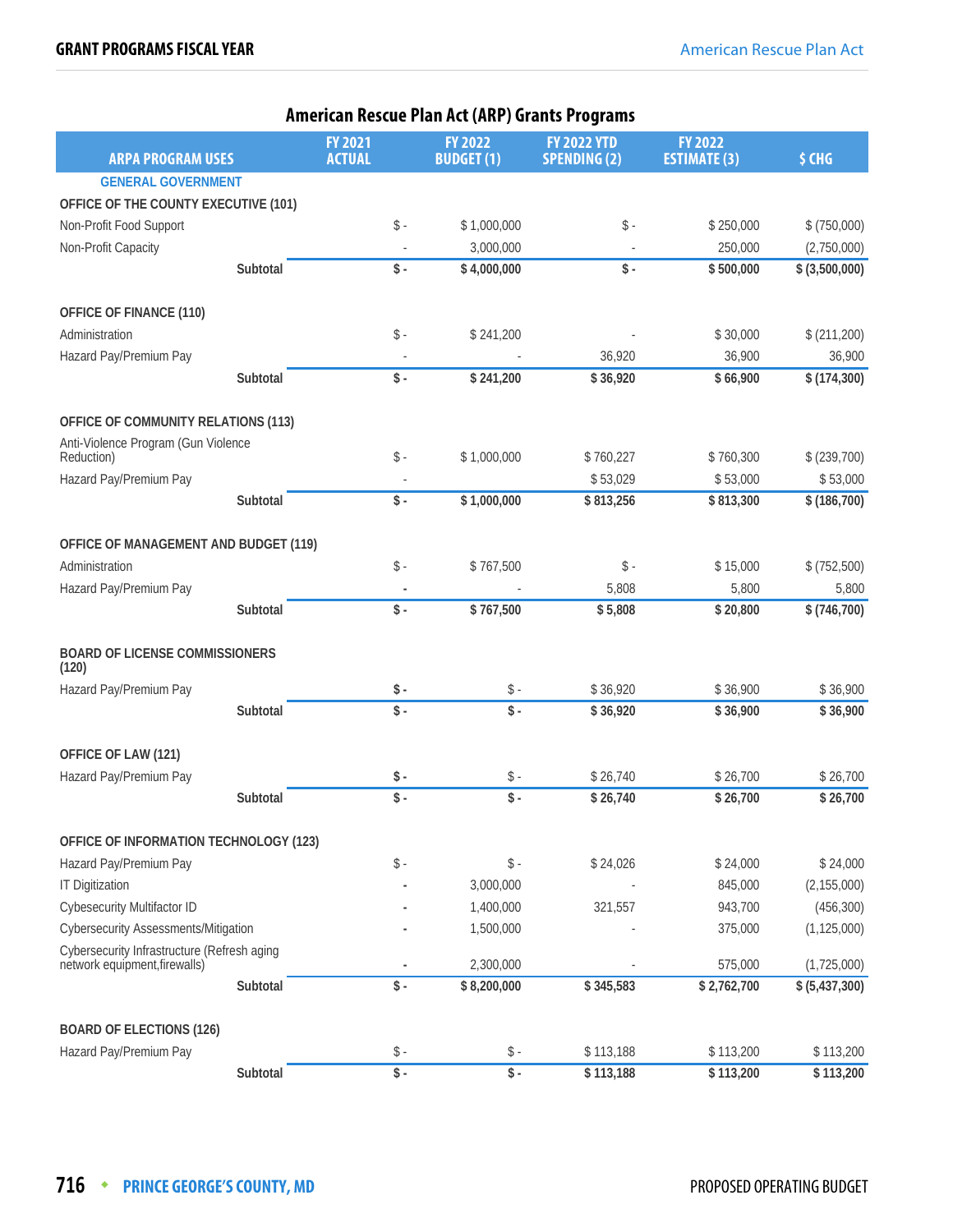|                                                                  | <b>American Rescue Plan Act (ARP) Grants Programs (continued)</b> |                                 |                                    |                                           |                                       |              |  |  |  |
|------------------------------------------------------------------|-------------------------------------------------------------------|---------------------------------|------------------------------------|-------------------------------------------|---------------------------------------|--------------|--|--|--|
| <b>ARPA PROGRAM USES</b>                                         |                                                                   | <b>FY 2021</b><br><b>ACTUAL</b> | <b>FY 2022</b><br><b>BUDGET(1)</b> | <b>FY 2022 YTD</b><br><b>SPENDING (2)</b> | <b>FY 2022</b><br><b>ESTIMATE (3)</b> | \$ CHG       |  |  |  |
| OFFICE OF CENTRAL SERVICES (131)                                 |                                                                   |                                 |                                    |                                           |                                       |              |  |  |  |
| Hazard Pay/Premium Pay                                           |                                                                   | $\$ -                           |                                    | \$618,922                                 | \$618,900                             | \$618,900    |  |  |  |
| County Building Environment Planning<br>(Facilities Master Plan) |                                                                   |                                 | 1,000,000                          |                                           |                                       | (1,000,000)  |  |  |  |
| <b>Enhanced Cleaning Countywide</b>                              |                                                                   | 81,628                          | 2,000,000                          | 770,929                                   | 1,964,500                             | (35,500)     |  |  |  |
|                                                                  | Subtotal                                                          | \$81,628                        | \$3,000,000                        | \$1,389,851                               | \$2,583,400                           | \$ (416,600) |  |  |  |
| <b>COURTS</b>                                                    |                                                                   |                                 |                                    |                                           |                                       |              |  |  |  |
| <b>CIRCUIT COURT</b>                                             |                                                                   |                                 |                                    |                                           |                                       |              |  |  |  |
| Hazard Pay/Premium Pay                                           |                                                                   | $\$ -                           | $\$ -                              | $\$ -                                     | \$30,000                              | \$30,000     |  |  |  |
|                                                                  | Subtotal                                                          | $\overline{\$}$ -               | $\overline{\$}$ -                  | $\overline{\$}$ -                         | \$30,000                              | \$30,000     |  |  |  |
| <b>PUBLIC SAFETY</b>                                             |                                                                   |                                 |                                    |                                           |                                       |              |  |  |  |
| OFFICE OF THE STATE'S ATTORNEY                                   |                                                                   |                                 |                                    |                                           |                                       |              |  |  |  |
| Hazard Pay/Premium Pay                                           |                                                                   | $\$ -                           | $\$ -                              | $\updownarrow$ .                          | \$30,000                              | \$30,000     |  |  |  |
|                                                                  | Subtotal                                                          | $\hat{\mathsf{s}}$ .            | $\hat{\mathcal{S}}$ .              | $\$ -                                     | \$30,000                              | \$30,000     |  |  |  |
| POLICE DEPARTMENT                                                |                                                                   |                                 |                                    |                                           |                                       |              |  |  |  |
| Hazard Pay/Premium Pay                                           |                                                                   | $\$ -                           |                                    | \$1,132,796                               | \$9,715,200                           | \$9,715,200  |  |  |  |
|                                                                  | Subtotal                                                          | $\overline{\$}$ .               | $\$ -                              | \$1,132,796                               | \$9,715,200                           | \$9,715,200  |  |  |  |
| <b>FIRE/EMS DEPARTMENT</b>                                       |                                                                   |                                 |                                    |                                           |                                       |              |  |  |  |
| Hazard Pay/Premium Pay                                           |                                                                   | $\$ -                           | $\$ -                              | \$4,586,567                               | \$4,853,600                           | \$4,853,600  |  |  |  |
|                                                                  | Subtotal                                                          | $\overline{\$}$ -               | $\overline{\$}$ -                  | \$4,586,567                               | \$4,853,600                           | \$4,853,600  |  |  |  |
| OFFICE OF THE SHERIFF                                            |                                                                   |                                 |                                    |                                           |                                       |              |  |  |  |
| Hazard Pay/Premium Pay                                           |                                                                   | $\$ -                           | $\$ -                              | \$46,369                                  | \$1,650,300                           | \$1,650,300  |  |  |  |
|                                                                  | Subtotal                                                          | $\mathsf{\$}$ .                 | $\mathsf{\$}$ .                    | \$46,369                                  | \$1,650,300                           | \$1,650,300  |  |  |  |
| DEPARTMENT OF CORRECTIONS                                        |                                                                   |                                 |                                    |                                           |                                       |              |  |  |  |
| Hazard Pay/Premium Pay                                           |                                                                   | $\$ -                           | $\$ -                              | \$1,671,502                               | \$1,671,500                           | \$1,671,500  |  |  |  |
|                                                                  | Subtotal                                                          | $\sqrt{$}$ -                    | $\sqrt{\frac{1}{2}}$               | \$1,671,502                               | \$1,671,500                           | \$1,671,500  |  |  |  |
| OFFICE OF HOMELAND SECURITY                                      |                                                                   |                                 |                                    |                                           |                                       |              |  |  |  |
| Hazard Pay/Premium Pay                                           |                                                                   | $\mathsf S$ -                   | $\$ -                              | \$703,071                                 | \$703,100                             | \$703,100    |  |  |  |
|                                                                  | Subtotal                                                          | $\overline{\$}$ -               | $\overline{\$}$ -                  | \$703,071                                 | \$703,100                             | \$703,100    |  |  |  |
| <b>ENVIRONMENT</b>                                               |                                                                   |                                 |                                    |                                           |                                       |              |  |  |  |
| SOIL CONSERVATION (126)                                          |                                                                   |                                 |                                    |                                           |                                       |              |  |  |  |
| Hazard Pay/Premium Pay                                           |                                                                   | $\$ -                           | $\$ -                              | \$15,160                                  | \$15,200                              | \$15,200     |  |  |  |
|                                                                  | Subtotal                                                          | $\sqrt{\frac{2}{1}}$            | $\sqrt{\frac{2}{1}}$               | \$15,160                                  | \$15,200                              | \$15,200     |  |  |  |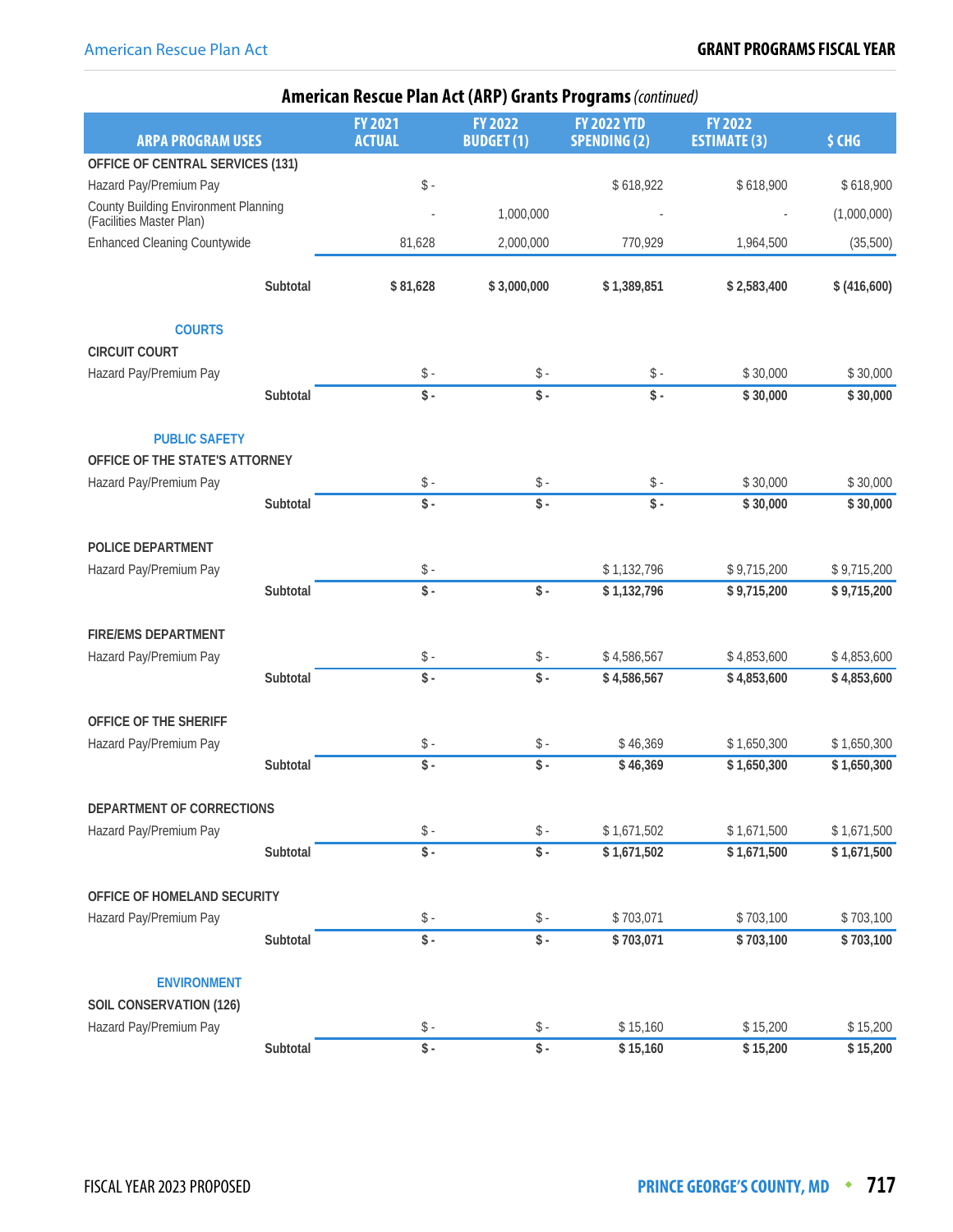| <b>American Rescue Plan Act (ARP) Grants Programs (continued)</b>                   |          |                                 |  |                                    |                                           |                                       |                 |  |
|-------------------------------------------------------------------------------------|----------|---------------------------------|--|------------------------------------|-------------------------------------------|---------------------------------------|-----------------|--|
| <b>ARPA PROGRAM USES</b>                                                            |          | <b>FY 2021</b><br><b>ACTUAL</b> |  | <b>FY 2022</b><br><b>BUDGET(1)</b> | <b>FY 2022 YTD</b><br><b>SPENDING (2)</b> | <b>FY 2022</b><br><b>ESTIMATE (3)</b> | \$ CHG          |  |
| DEPARTMENT OF THE ENVIRONMENT                                                       |          |                                 |  |                                    |                                           |                                       |                 |  |
| Hazard Pay/Premium Pay                                                              |          | $\$ -                           |  | $\mathsf S$ -                      | \$718,481                                 | \$718,500                             | \$718,500       |  |
| Stormwater Plan-Flooding Study                                                      |          | $\hat{\mathbb{S}}$ -            |  | \$2,300,000                        | $\mathsf{\$}$ .                           | \$575,000                             | \$(1,725,000)   |  |
| Residential Flooding (Structures and<br>underground piping)                         |          | $\$ -                           |  | \$800,000                          | $\$ -                                     | $\$ -                                 | \$ (800,000)    |  |
| DOE Stormwater (Water Quality<br>Improvement, Maintenance and Flood<br>Mitigation)* |          | $\$ -                           |  | \$12,700,000                       | $\mathsf{\$}$ .                           | $\$ -                                 | \$(12,700,000)  |  |
|                                                                                     | Subtotal | $\mathsf{\$}$ .                 |  | \$15,800,000                       | \$718,481                                 | \$1,293,500                           | \$(14,506,500)  |  |
| <b>HEALTH AND HUMAN SERVICES</b>                                                    |          |                                 |  |                                    |                                           |                                       |                 |  |
| DEPARTMENT OF FAMILY SERVICES                                                       |          |                                 |  |                                    |                                           |                                       |                 |  |
| Hazard Pay/Premium Pay                                                              |          | $\mathsf{\$}$ -                 |  | $\$ -                              | \$5,833                                   | \$5,800                               | \$5,800         |  |
|                                                                                     | Subtotal | $\mathsf{\$}$ .                 |  | $\hat{\mathcal{S}}$ .              | \$5,833                                   | \$5,800                               | \$5,800         |  |
| <b>HEALTH DEPARTMENT</b>                                                            |          |                                 |  |                                    |                                           |                                       |                 |  |
| Communications                                                                      |          | $\mathsf{\$}$ -                 |  | \$250,000                          | $\mathsf{\$}$ -                           | \$65,000                              | \$(185,000)     |  |
| <b>COVID19 Vaccination Operations</b>                                               |          | $\hat{\mathbb{S}}$ -            |  | 4,573,669                          | \$1,039,253                               | \$4,474,500                           | \$ (99, 169)    |  |
| <b>COVID19 Testing Operations</b>                                                   |          | $\$ -                           |  | 1,015,513                          | \$220,474                                 | \$502,300                             | \$ (513,213)    |  |
| Hazard Pay/Premium Pay                                                              |          | $\mathsf{\$}$ -                 |  | $\mathsf S$ -                      | \$642,183                                 | \$815,400                             | \$815,400       |  |
| Other COVID19 Public Hlth Expenses                                                  |          | $\hat{\mathbb{S}}$ -            |  | 1,110,818                          | \$169,993                                 | \$764,600                             | \$ (346,218)    |  |
| Other Public Health Services                                                        |          | $\mathsf{\$}$ -                 |  | $\mathsf{\$}$ -                    | $\mathsf{\$}$ .                           | $\mathsf{\$}$ -                       | $\mathsf{\$}$ . |  |
| Mental Health Behavioral Health                                                     |          | $\mathsf{\$}$ -                 |  | 3,195,764                          | \$188,118                                 | \$1,906,900                           | \$(1,288,864)   |  |
| Substance Abuse Behavioral Health                                                   |          | $\hat{\mathbb{S}}$ -            |  | 454,843                            | \$145,744                                 | \$454,800                             | \$ (43)         |  |
| Administrative/ARP Infrastructure                                                   |          | $\$ -                           |  | 1,199,393                          | $\$ -                                     | \$318,900                             | \$ (880, 493)   |  |
| Healthcare Alliance Health Assures                                                  |          | $\mathsf{\$}$ .                 |  | \$2,800,000                        | $\$ -                                     | \$2,800,000                           | \$              |  |
| Cheverly Building*                                                                  |          | $\$ -                           |  | \$5,000,000                        | $\$ -                                     | $\mathsf S$ -                         | \$ (5,000,000)  |  |
|                                                                                     | Subtotal | $\frac{1}{2}$ .                 |  | \$19,600,000                       | \$2,405,765                               | \$12,102,400                          | \$ (7,497,600)  |  |
| DEPARTMENT OF SOCIAL SERVICES                                                       |          |                                 |  |                                    |                                           |                                       |                 |  |
| Hazard Pay/Premium Pay                                                              |          | $\$ -                           |  | $\$ -                              | $\$ -                                     | \$70,200                              | \$70,200        |  |
| Homeless Shelter/Warm Nights                                                        |          | $\$ -                           |  | 3,000,000                          | $\mathsf S$ -                             | $\mathsf{\$}$ -                       | \$ (3,000,000)  |  |
|                                                                                     |          | $\sqrt{$}$ .                    |  | \$3,000,000                        | $\sqrt{\frac{4}{1}}$                      | \$70,200                              | \$ (2,929,800)  |  |
|                                                                                     | Subtotal |                                 |  |                                    |                                           |                                       |                 |  |
| <b>INFRASTRUCTURE AND DEVELOPMENT</b>                                               |          |                                 |  |                                    |                                           |                                       |                 |  |
| DEPARTMENT OF PUBLIC WORKS & TRANSPORTATION                                         |          |                                 |  |                                    |                                           |                                       |                 |  |
| Hazard Pay/Premium Pay                                                              |          | $\mathsf{\$}$ -                 |  | $\mathsf{\$}$ -                    | \$692,599                                 | \$692,600                             | \$692,600       |  |
| DPWT Stormwater-Risk Items*                                                         |          | $\$ -                           |  | \$6,500,000                        | $\mathsf{\$}$ .                           | $\mathsf{\$}$ -                       | \$ (6,500,000)  |  |
|                                                                                     | Subtotal | $\$ -                           |  | \$6,500,000                        | \$692,599                                 | \$692,600                             | \$(4,422,200)   |  |
| DEPARTMENT OF PERMITING, INSPECTIONS & ENFORCEMENT (168)                            |          |                                 |  |                                    |                                           |                                       |                 |  |
| Hazard Pay/Premium Pay                                                              |          | $\$ -                           |  | $\$ -                              | \$561,317                                 | \$561,300                             | \$561,300       |  |
|                                                                                     | Subtotal | $\$ -                           |  | $\$ -                              | \$561,317                                 | \$561,300                             | \$561,300       |  |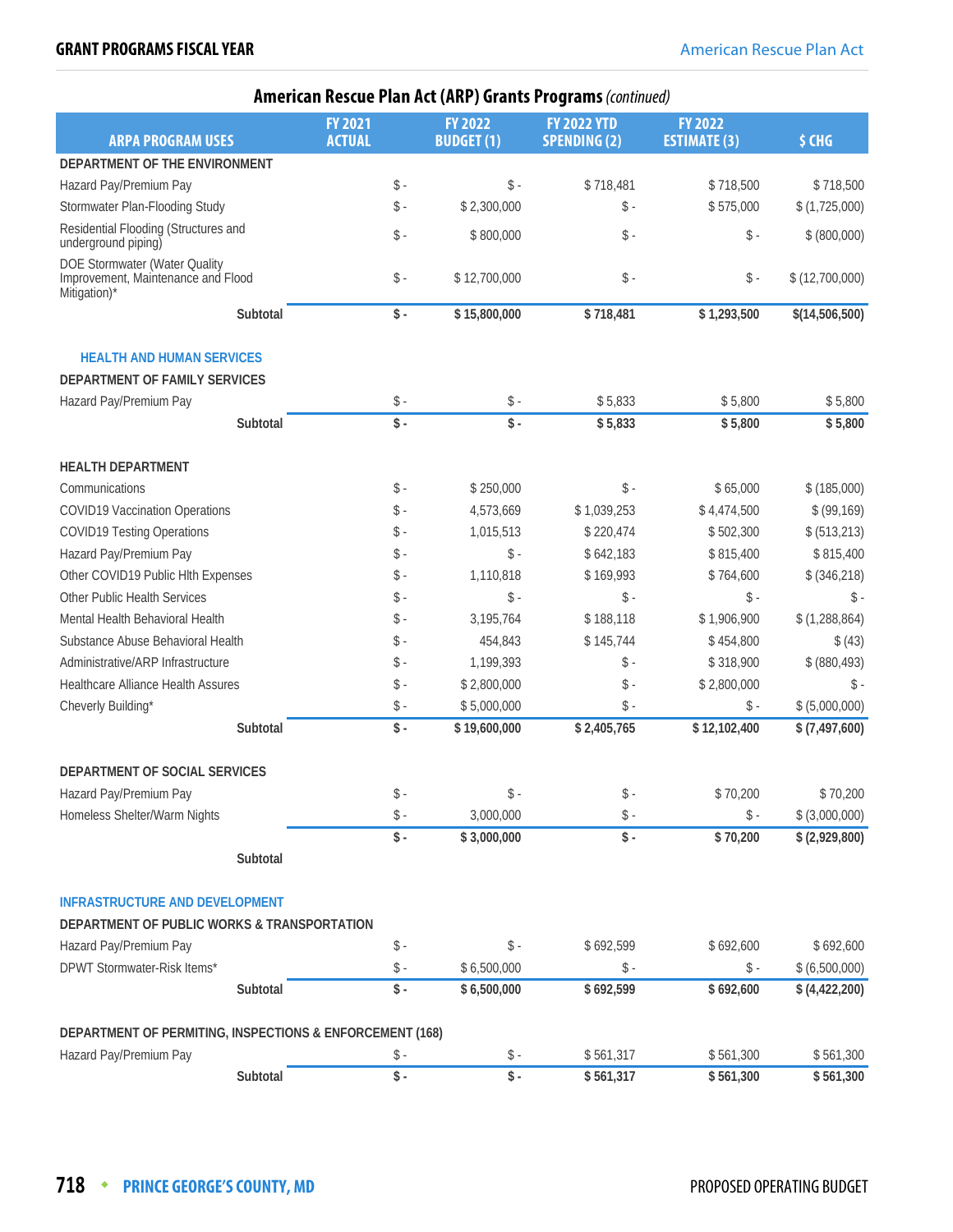|                                                                              |                                 |                                    | AMCROWN RCSCAC FROM ACC (ART ) STANG FROM MISS (COMMON) |                                       |                 |
|------------------------------------------------------------------------------|---------------------------------|------------------------------------|---------------------------------------------------------|---------------------------------------|-----------------|
| <b>ARPA PROGRAM USES</b>                                                     | <b>FY 2021</b><br><b>ACTUAL</b> | <b>FY 2022</b><br><b>BUDGET(1)</b> | <b>FY 2022 YTD</b><br><b>SPENDING (2)</b>               | <b>FY 2022</b><br><b>ESTIMATE (3)</b> | \$ CHG          |
| DEPARTMENT OF HOUSING AND COMMUNITY DEVELOPMENT                              |                                 |                                    |                                                         |                                       |                 |
| Hazard Pay/Premium Pay                                                       | $\mathsf{\$}$ .                 | $\mathsf{\$}$ .                    | \$47,989                                                | \$48,000                              | \$48,000        |
| Homeowner Preservation Program (HOPP)                                        | $\mathsf{\$}$ .                 | $\hat{\mathbb{S}}$ -               | \$7,015                                                 | \$500,000                             | $\mathsf{\$}$ . |
| Affordable Housing-Right of First Refusal<br>Program (ROFR)                  | $\mathsf{\$}$ .                 | \$5,000,000                        | $\$ -                                                   | \$40,000                              | \$ (4,960,000)  |
| Single Family Rehabilitation Loan Program<br>HRAP (Purple Line & Countywide) | $\mathsf{\$}$ .                 | \$1,000,000                        | $\$ -                                                   | \$500,000                             | \$ (500,000)    |
| Subtotal                                                                     | $\mathsf{\$}$ .                 | \$6,000,000                        | \$55,004                                                | \$1,088,000                           | \$(10,372,001)  |
| <b>NON-DEPARTMENTAL</b>                                                      |                                 |                                    |                                                         |                                       |                 |
| Employ Prince George's, Inc.                                                 | $\mathsf{\$}$ -                 | \$4,500,000                        | $\mathsf{\$}$ .                                         | \$4,500,000                           | $\mathsf{\$}$ . |
| Arts and Humanities Council, Inc.                                            | $\mathsf{\$}$ -                 | \$500,000                          | $\frac{1}{2}$ .                                         | \$150,000                             | \$ (350,000)    |
| Subtotal                                                                     | $\mathsf{\$}$ .                 | \$5,000,000                        | $\mathsf{\$}$ .                                         | \$4,650,000                           | \$ (350,000)    |
| <b>TOTAL ARPA GRANT PROGRAMS</b>                                             | \$81,628                        | \$73,108,700                       | \$15,362,700                                            | \$45,353,500                          | \$(31,830,001)  |

#### **American Rescue Plan Act (ARP) Grants Programs** (continued)

**1-FY 2022 Budget Total reflect ARPA funding allocations for capital improvement projects (CIP) that are pending legislative approval (CB-007-2022).**

**2-Reflects spending as of March 10, 2022.**

**3- FY 2022 Estimate reflects year-to-date spending as well as pending obligations as of March 2022. Obligations are defined as funds reservations, purchase orders, known pending invoices and other anticipated expenses to be completed by June 30, 2022. This information is subject to change based on agency activity.**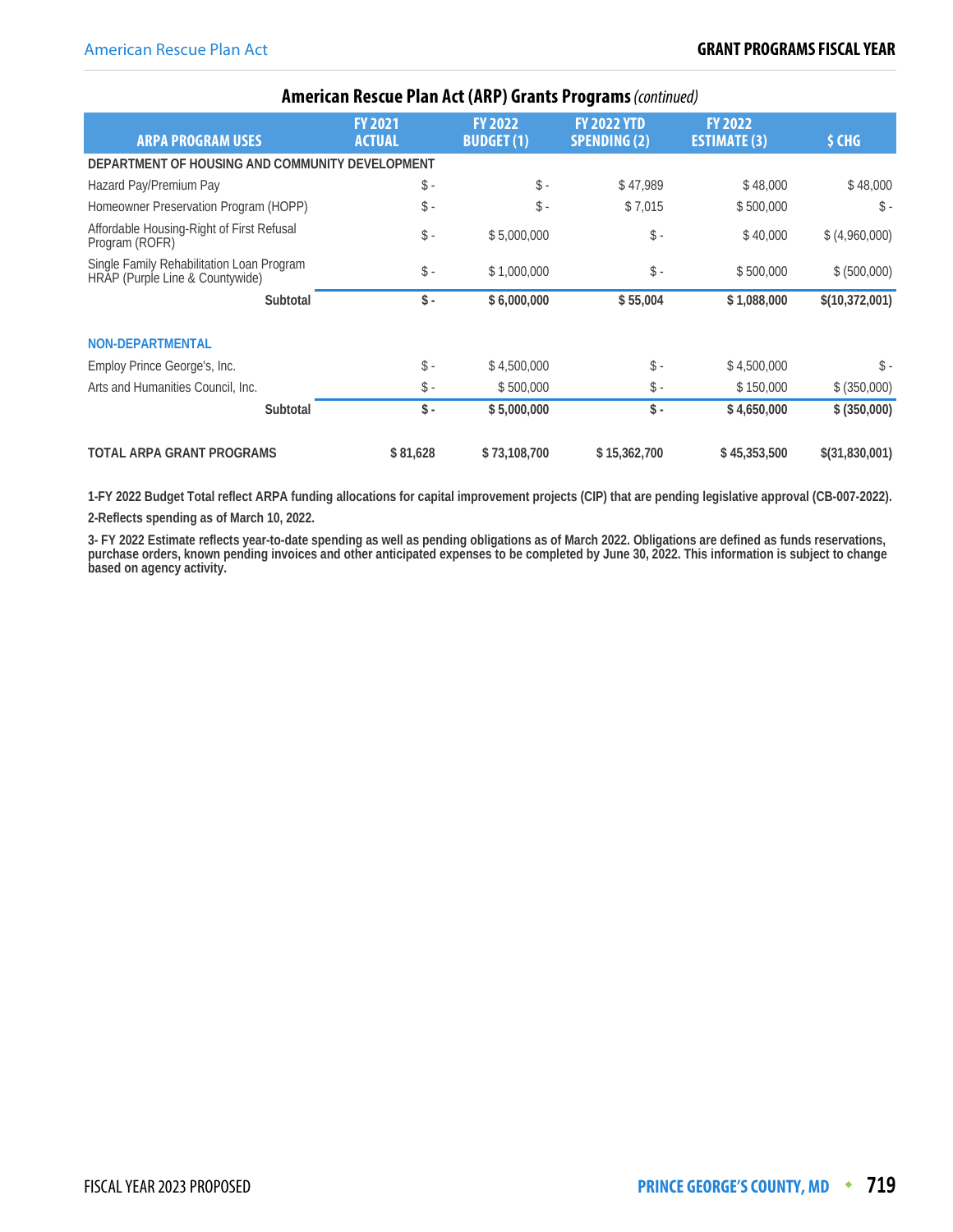# <span id="page-23-0"></span>**CORONAVIRUS, AID, RELIEF AND ECONOMIC SECURITY ACT - CORONAVIRUS RELIEF FUND (CRF)**

#### **Introduction**

The Coronavirus Aid, Relief, and Economic Security Act (CARES Act), signed into law March 27, 2020, provided over \$2 trillion of economic relief to workers, families, small businesses, industry sectors, and other levels of government hit hard by the public health crisis created by the Coronavirus Disease 2019 (COVID-19). The CARES Act, took unprecedented steps to preserve jobs in industries adversely impacted by the spread of COVID-19. Title V of the CARES Act established the Coronavirus Relief Fund for the purpose of providing \$150 billion in direct assistance to States, units of local government, the District of Columbia, U.S. Territories, and Tribal Governments.

Prince George's County, Maryland received \$158.7 million for the Coronavirus Aid, Relief and Economic Security Act, Coronavirus Relief Fund beginning in FY 2019 through FY 2022. The table on the following pages presents expenditures by County agency and program.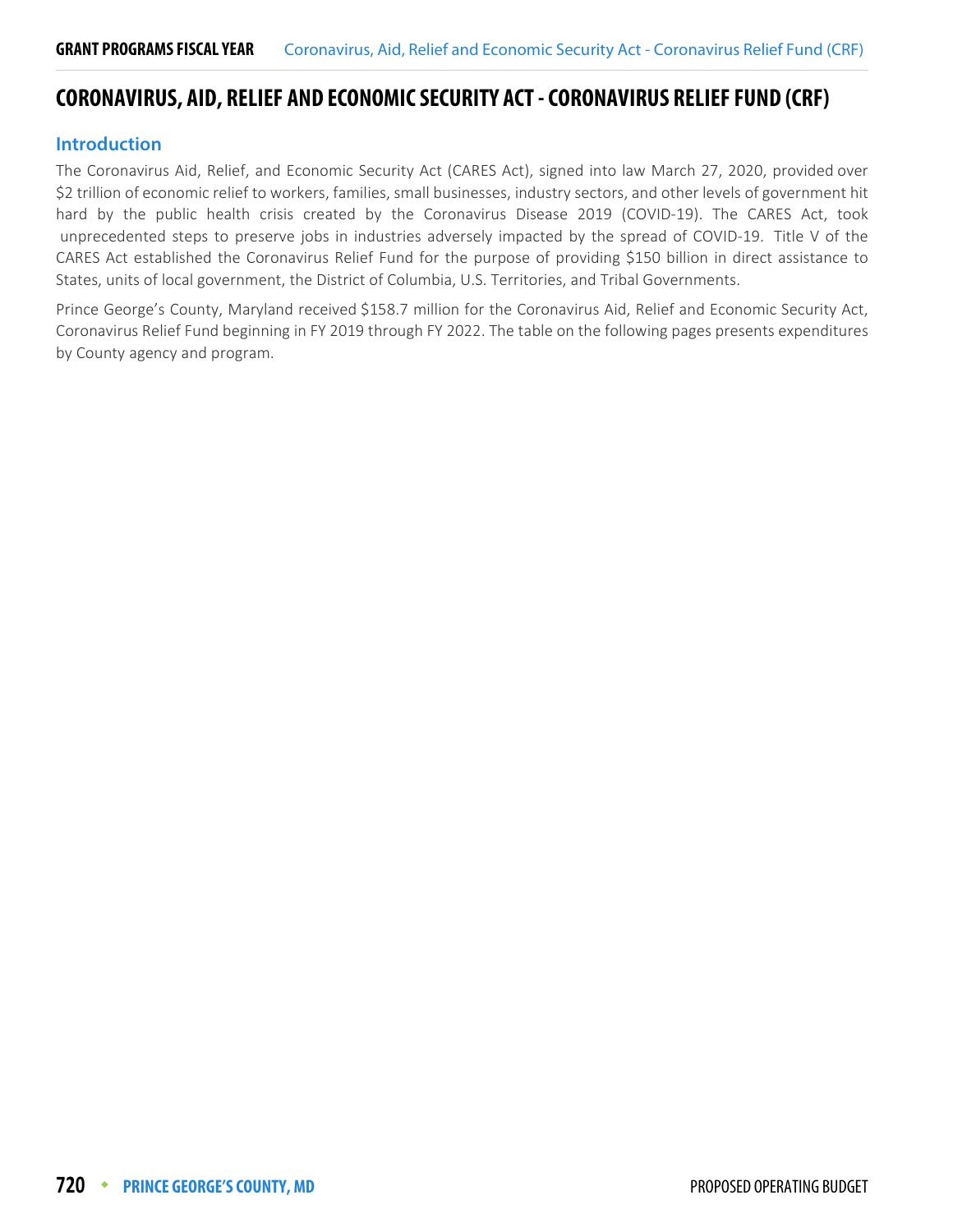| <b>PROGRAM NAME</b>                         | <b>FY 2020</b><br><b>ACTUAL</b> | <b>FY 2021</b><br><b>ACTUAL</b> | <b>FY 2022</b><br><b>ESTIMATED</b> | <b>TOTAL</b> |
|---------------------------------------------|---------------------------------|---------------------------------|------------------------------------|--------------|
| <b>GENERAL GOVERNMENT</b>                   |                                 |                                 |                                    |              |
| <b>County Council</b>                       |                                 |                                 |                                    |              |
| Information and Technology                  | \$7,899                         | \$33,634                        | $\$ -                              | \$41,533     |
| <b>County Council Totals</b>                | \$7,899                         | \$33,634                        | $\frac{1}{2}$ .                    | \$41,533     |
| <b>Office of Finance</b>                    |                                 |                                 |                                    |              |
| Information and Technology                  | $\$ -                           | \$27,821                        | $\$ -                              | \$27,821     |
| Other Operating                             |                                 | 15,566                          |                                    | 15,566       |
| <b>Office of Finance Totals</b>             | $\sqrt{$}$ .                    | \$43,387                        | $\sqrt{$}$ -                       | \$43,387     |
| <b>Office of Community Relations</b>        |                                 |                                 |                                    |              |
| <b>Compensation and Fringe Benefits</b>     | $\$ -                           | \$118,529                       | $\$ -                              | \$118,529    |
| Overtime                                    | 14,029                          | 185,844                         |                                    | 199,873      |
| Office of Community Relations Totals        | \$14,029                        | \$304,373                       | $\$ -                              | \$318,402    |
| Office of Human Resources Management        |                                 |                                 |                                    |              |
| Information and Technology                  | $\$ -                           | \$120,128                       | $\mathsf S$ -                      | \$120,128    |
| Other Operating                             | 36,640                          |                                 |                                    | 36,640       |
| Office of Human Resources Management Totals | \$36,640                        | \$120,128                       | $\mathsf{\$}$ .                    | \$156,768    |
| Office of Information and Technology        |                                 |                                 |                                    |              |
| Information and Technology                  | \$714,489                       | \$6,009,411                     | $\$ -                              | \$6,723,900  |
| Zoom                                        |                                 | 33,927                          |                                    | 33,927       |
| Office of Information and Technology Totals | \$714,489                       | \$6,043,338                     | $\$ -                              | \$6,757,827  |
| <b>Board of Elections</b>                   |                                 |                                 |                                    |              |
| <b>Compensation and Fringe Benefits</b>     | $\$ -                           | \$4,849                         | $\mathsf{\$}$ .                    | \$4,849      |
| Deep Cleaning                               |                                 | 183,668                         |                                    | 183,668      |
| Information and Technology                  |                                 | 25,299                          |                                    | 25,299       |
| Other Operating                             |                                 | 856,027                         |                                    | 856,027      |
| Overtime                                    |                                 | 1,064,748                       |                                    | 1,064,748    |
| <b>Board of Elections Totals</b>            | $\mathsf S$ -                   | \$2,134,591                     | $\$ -                              | \$2,134,591  |
| <b>Office of Central Services</b>           |                                 |                                 |                                    |              |
| Deep Cleaning                               | \$1,278,627                     | \$959,746                       | $\$ -                              | \$2,238,373  |
| Hazard Pay                                  | 145,120                         | 306,266                         |                                    | 451,386      |
| Office Configuration                        | 2,836                           | 23,922                          |                                    | 26,758       |
| Other Operating                             |                                 | 343,090                         |                                    | 343,090      |
| Overtime                                    | 30,604                          | 2,038                           |                                    | 32,642       |
| Personal Protective Equipment               | 11,624                          | 815,104                         | 6,749,800                          | 7,576,528    |
| Office of Central Services Totals           | \$1,468,811                     | \$2,450,166                     | \$6,749,800                        | \$10,668,777 |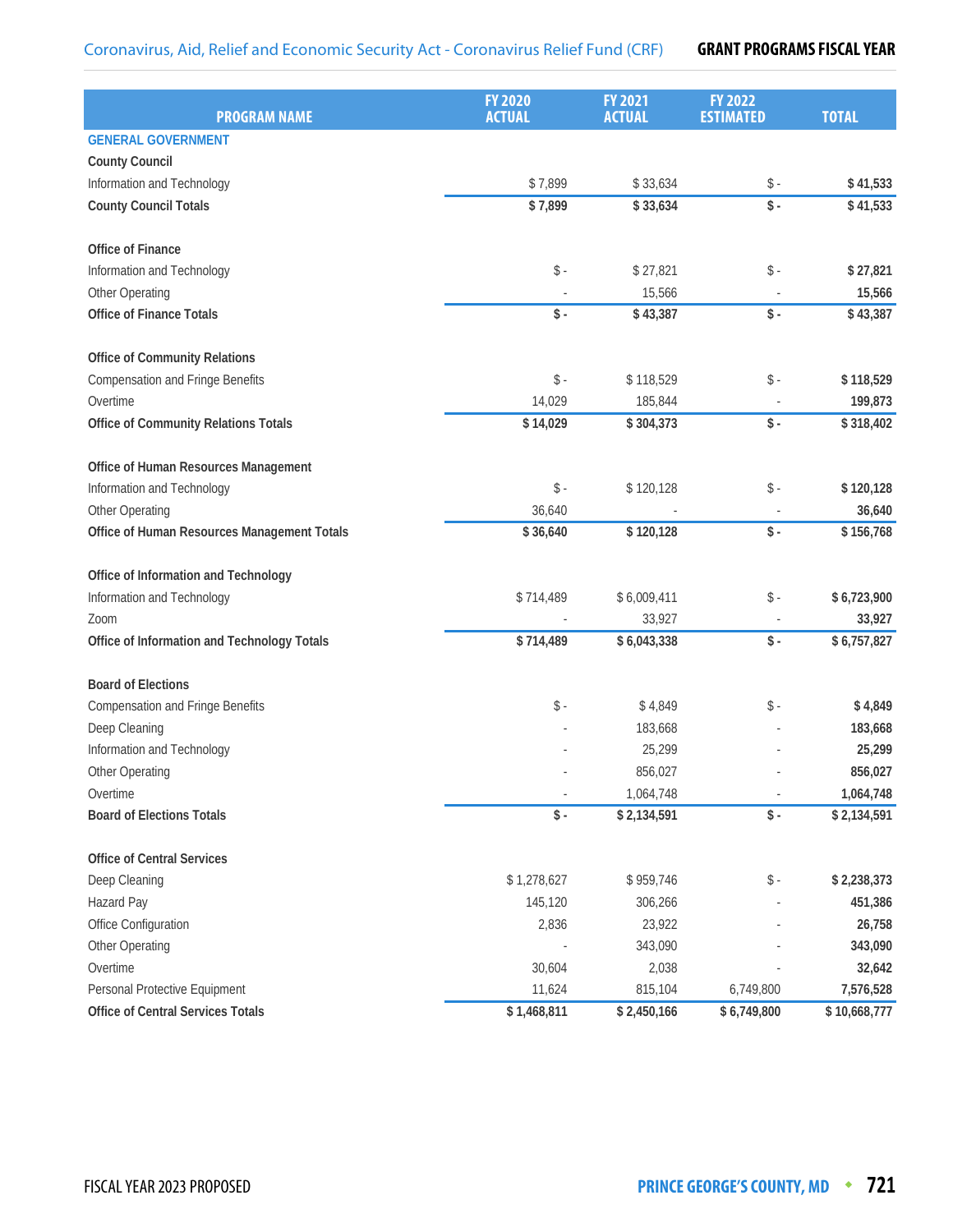#### **GRANT PROGRAMS FISCAL YEAR** Coronavirus, Aid, Relief and Economic Security Act - Coronavirus Relief Fund (CRF)

| <b>PROGRAM NAME</b>                     | <b>FY 2020</b><br><b>ACTUAL</b> | <b>FY 2021</b><br><b>ACTUAL</b> | <b>FY 2022</b><br><b>ESTIMATED</b> | <b>TOTAL</b> |
|-----------------------------------------|---------------------------------|---------------------------------|------------------------------------|--------------|
| <b>COURTS</b>                           |                                 |                                 |                                    |              |
| <b>Circuit Court</b>                    |                                 |                                 |                                    |              |
| Information and Technology              | \$1,530                         | \$945                           | $\$ -                              | \$2,475      |
| Office Configuration                    | 53,232                          | 68,098                          |                                    | 121,330      |
| Personal Protective Equipment           | 12,779                          | 21,324                          |                                    | 34,103       |
| <b>Circuit Court Totals</b>             | \$67,541                        | \$90,367                        | $\sqrt{$}$ -                       | \$157,908    |
| <b>PUBLIC SAFETY</b>                    |                                 |                                 |                                    |              |
| Office of the State's Attorney          |                                 |                                 |                                    |              |
| Information and Technology              | \$2,562                         | \$9,120                         | $\$ -                              | \$11,682     |
| Other Operating                         | 14,658                          | 22,571                          |                                    | 37,229       |
| Personal Protective Equipment           |                                 | 565                             |                                    | 565          |
| Office of the State's Attorney Totals   | \$17,220                        | \$32,256                        | $\$ -                              | \$49,476     |
| <b>Police Department</b>                |                                 |                                 |                                    |              |
| Capital Outlay                          | \$18,750                        | $\$ -                           | $\$ -                              | \$18,750     |
| Hazard Pay                              | 2,673,438                       | 4,637,565                       |                                    | 7,311,003    |
| Overtime                                | 135,450                         | 243,303                         |                                    | 378,753      |
| <b>Police Department Totals</b>         | \$2,827,639                     | \$4,880,868                     | $\$ -                              | \$7,708,507  |
| <b>Fire/EMS Department</b>              |                                 |                                 |                                    |              |
| Capital Outlay                          | $\mathsf S$ -                   | \$114,491                       | $\$ -                              | \$114,491    |
| <b>Compensation and Fringe Benefits</b> | 50,835                          | 19,607,510                      | 3,700                              | 19,662,045   |
| Hazard Pay                              | 1,549,495                       | 2,465,938                       |                                    | 4,015,433    |
| Other Operating                         | 892,400                         | 567,410                         |                                    | 1,459,810    |
| Overtime                                | 365,325                         | 316,319                         |                                    | 681,644      |
| <b>Fire/EMS Department Totals</b>       | \$2,858,055                     | \$23,071,668                    | \$3,700                            | \$25,933,423 |
| Office of the Sheriff                   |                                 |                                 |                                    |              |
| Hazard Pay                              | \$455,177                       | \$818,625                       | $\$ -                              | \$1,273,802  |
| Office of the Sheriff Totals            | \$455,177                       | \$818,625                       | $\$ -                              | \$1,273,802  |
| <b>Department of Corrections</b>        |                                 |                                 |                                    |              |
| Hazard Pay                              | \$646,286                       | \$1,188,735                     | $\$ -                              | \$1,835,021  |
| Other Operating                         | 50,400                          | (39, 230)                       |                                    | 11,170       |
| Personal Protective Equipment           |                                 | 238                             |                                    | 238          |
| Testing                                 |                                 | 619,367                         |                                    | 619,367      |
| <b>Department of Corrections Totals</b> | \$696,686                       | \$1,769,110                     | $\$ -                              | \$2,465,796  |
| Office of Homeland Security             |                                 |                                 |                                    |              |
| Capital Outlay                          | $\$ -                           | \$788,183                       | $\frac{1}{2}$ -                    | \$788,183    |
| <b>Compensation and Fringe Benefits</b> | 32,597                          | 674                             |                                    | 33,271       |
| Hazard Pay                              | 261,242                         | 407,071                         |                                    | 668,313      |
| Information and Technology              |                                 | 116,386                         |                                    | 116,386      |
| Other Operating                         | 57,829                          | 611,334                         |                                    | 669,163      |
| Overtime                                | 129,893                         | 102,937                         |                                    | 232,830      |
| Office of Homeland Security Totals      | \$481,561                       | \$2,026,585                     | $\mathsf S$ -                      | \$2,508,146  |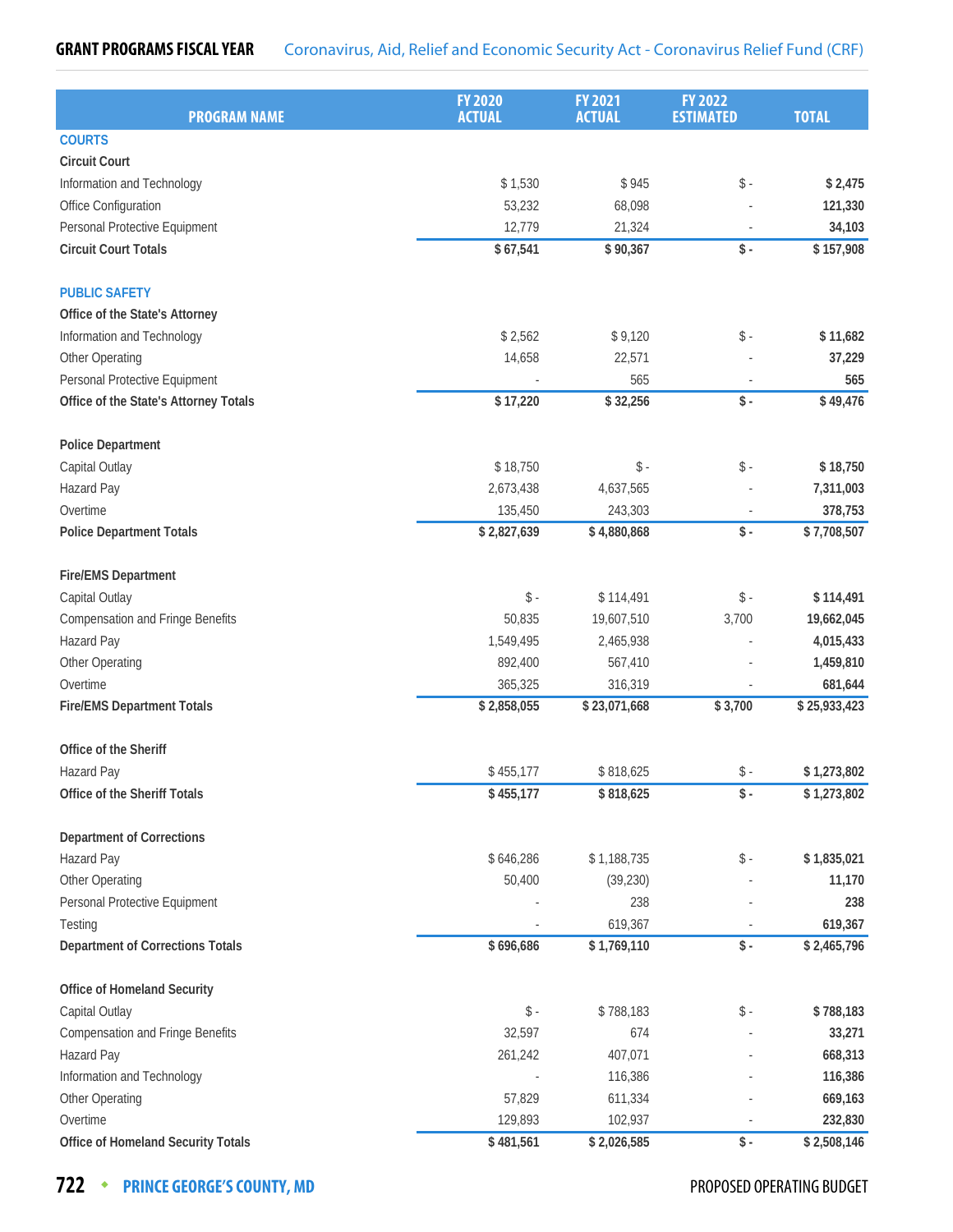| <b>PROGRAM NAME</b>                                       | <b>FY 2020</b><br><b>ACTUAL</b> | <b>FY 2021</b><br><b>ACTUAL</b> | <b>FY 2022</b><br><b>ESTIMATED</b> | <b>TOTAL</b> |
|-----------------------------------------------------------|---------------------------------|---------------------------------|------------------------------------|--------------|
| <b>ENVIRONMENT</b>                                        |                                 |                                 |                                    |              |
| Department of the Environment                             |                                 |                                 |                                    |              |
| Other Operating                                           | \$23,537                        | \$27,627                        | $\mathsf{\$}$ .                    | \$51,164     |
| Overtime                                                  | 81,041                          | 437,739                         |                                    | 518,780      |
| Department of the Environment Totals                      | \$104,578                       | \$465,366                       | $\mathsf{\$}$ .                    | \$569,944    |
| <b>HUMAN SERVICES</b>                                     |                                 |                                 |                                    |              |
| <b>Department of Family Services</b>                      |                                 |                                 |                                    |              |
| <b>Compensation and Fringe Benefits</b>                   | \$21,242                        | $\mathsf{\$}$ -                 | $\mathsf{\$}$ .                    | \$21,242     |
| Hazard Pay                                                |                                 | 11,343                          |                                    | 11,343       |
| Other Operating                                           |                                 | 3,775,934                       |                                    | 3,775,934    |
| Department of Family Services Totals                      | \$21,242                        | \$3,787,277                     | $\mathsf{\$}$ .                    | \$3,808,519  |
| <b>Health Department</b>                                  |                                 |                                 |                                    |              |
| <b>Compensation and Fringe Benefits</b>                   |                                 |                                 |                                    |              |
| <b>Contract Tracing</b>                                   | \$12,574                        | \$4,595,981                     | $\mathsf{\$}$ .                    | \$4,608,555  |
| Deep Cleaning                                             | 537,243                         | 84,714                          |                                    | 621,957      |
| Hazard Pay                                                | 57,413                          | 318,554                         |                                    | 375,967      |
| Information and Technology                                | 189,151                         | 2,956,910                       |                                    | 3,146,061    |
| Office Configuration                                      | 133,968                         |                                 |                                    | 133,968      |
| Other Operating                                           | 302,365                         | 4,597,418                       | 600,100                            | 5,499,883    |
| Overtime                                                  | 710,658                         | 527,624                         |                                    | 1,238,282    |
| Personal Protective Equipment                             |                                 | 231,361                         |                                    | 231,361      |
| Testing                                                   | 2,326,165                       | 12,632,169                      |                                    | 14,958,334   |
| Zoom                                                      | 3,084                           | 3,605                           |                                    | 6,689        |
| <b>Health Department Totals</b>                           | \$4,272,621                     | \$25,948,336                    | \$600,100                          | \$30,821,057 |
| <b>Department of Social Services</b>                      |                                 |                                 |                                    |              |
| <b>Compensation and Fringe Benefits</b>                   | \$46,297                        | $\mathsf{\$}$ .                 | $\mathsf{\$}$ .                    | \$46,297     |
| Hazard Pay                                                | 7,013                           | 12,606                          |                                    | 19,619       |
| Office Configuration                                      |                                 | 222,657                         |                                    | 222,657      |
| Other Operating                                           |                                 | 3,996,608                       |                                    | 3,996,608    |
| Quarantine Hotel                                          | 465,396                         | 3,042,763                       |                                    | 3,508,159    |
| Department of Social Services Totals                      | \$518,707                       | \$7,274,634                     | $\$ -                              | \$7,793,341  |
| <b>INFRASTRUCTURE AND DEVELOPMENT</b>                     |                                 |                                 |                                    |              |
| Department of Permitting Inspections & Enforcement        |                                 |                                 |                                    |              |
| Capital Outlay                                            | $\$ -                           | \$492,828                       | \$ -                               | \$492,828    |
| Information and Technology                                | 446,362                         | 418,436                         |                                    | 864,798      |
| Other Operating                                           | 3,255                           | 64,898                          |                                    | 68,153       |
| Department of Permitting Inspections & Enforcement Totals | \$449,617                       | \$976,162                       | \$-                                | \$1,425,779  |